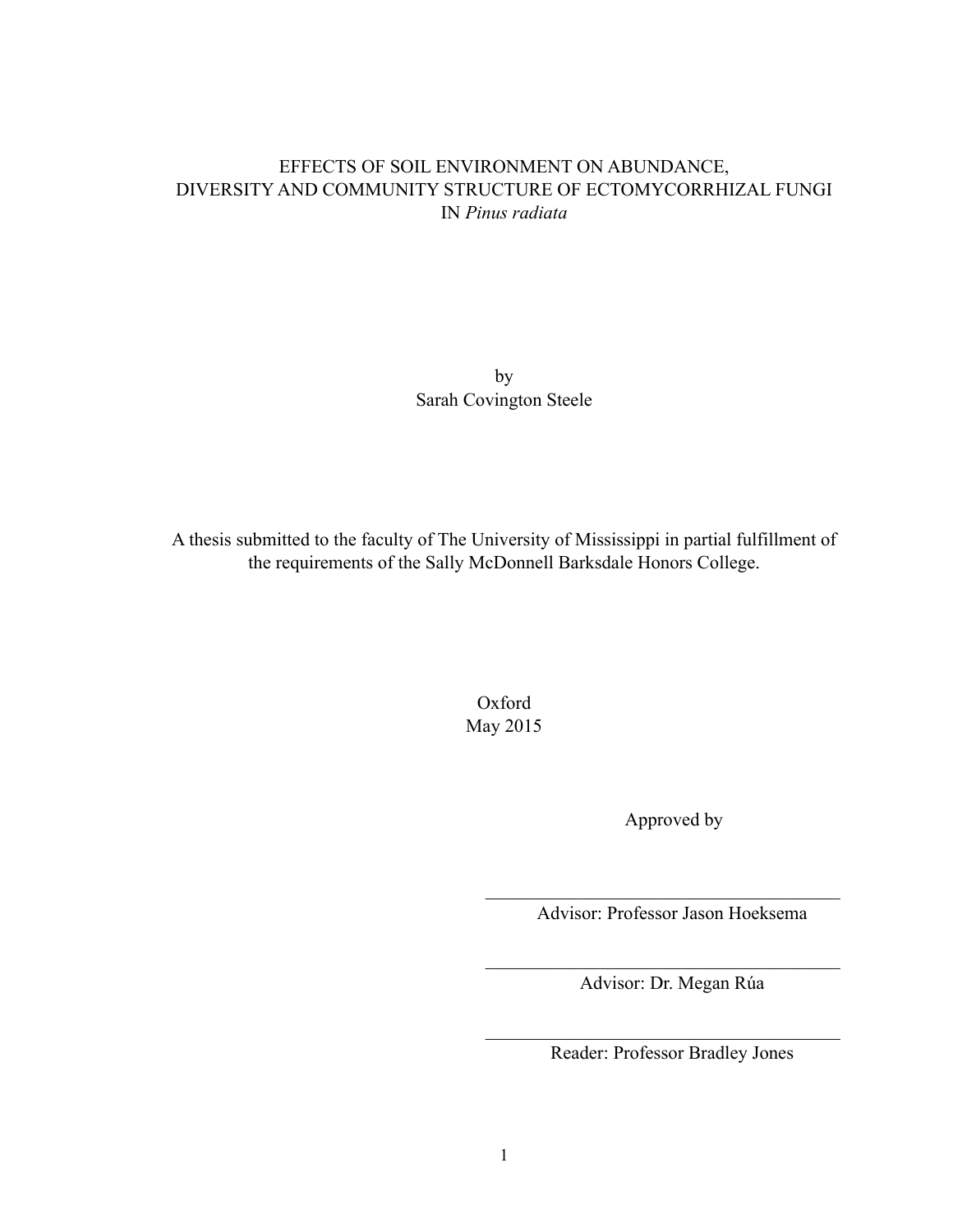# © 2015 Sarah Covington Steele ALL RIGHTS RESERVED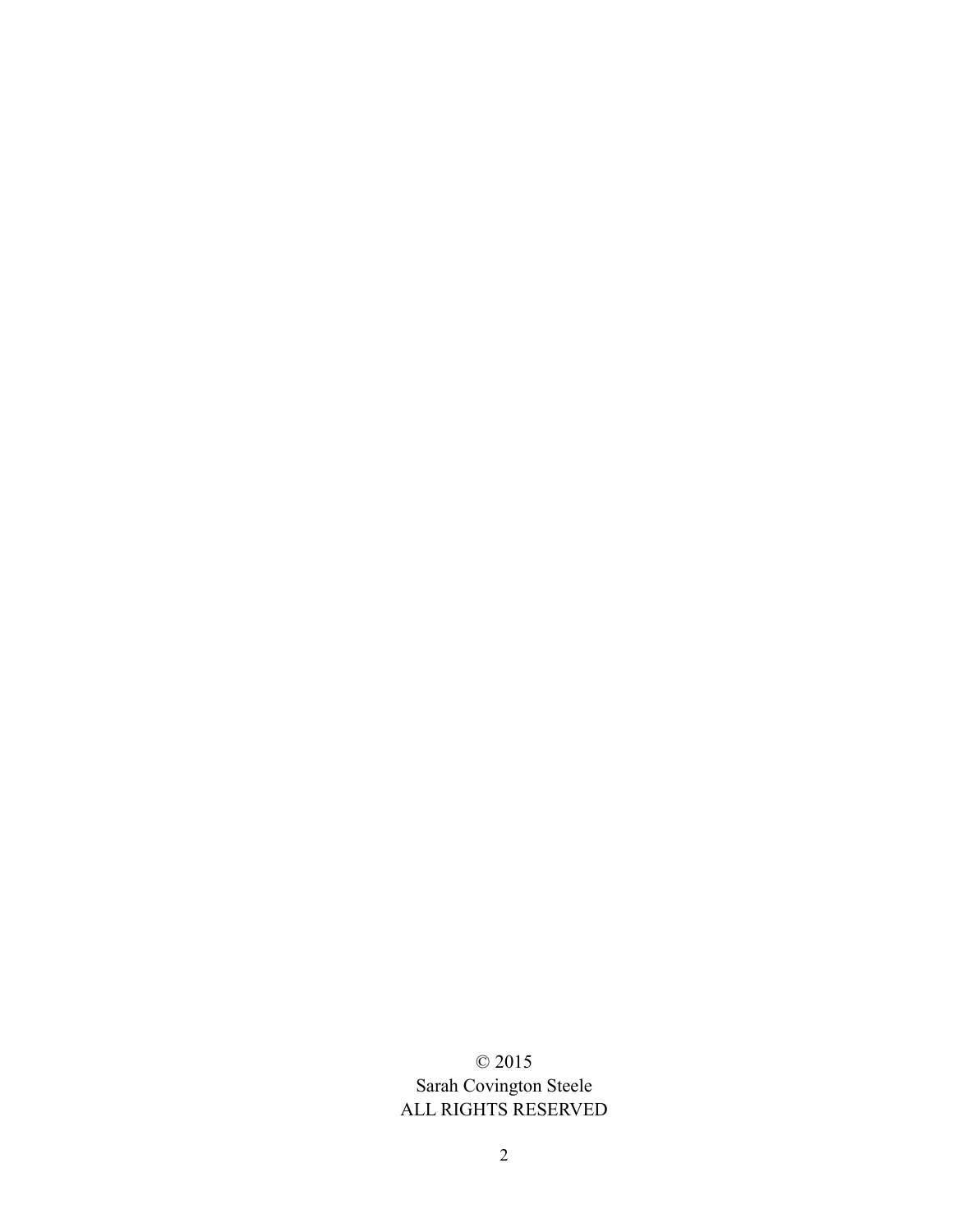# ACKNOWLEDGMENTS

Thank you to the entire lab of Dr. Jason Hoeksema, especially Dr. Megan Rúa. This thesis was made possible through your guidance, encouragement and support*.*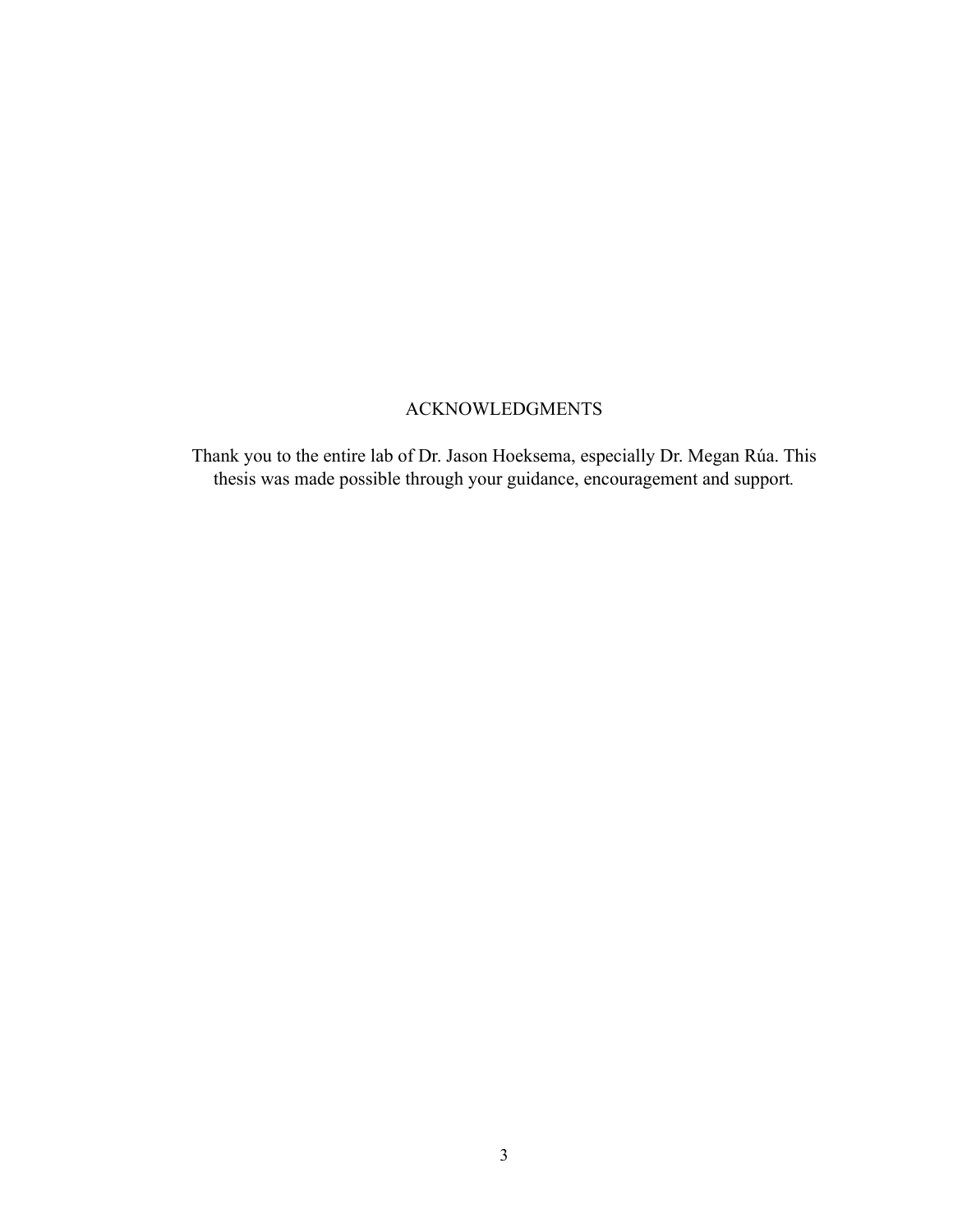#### ABSTRACT

# SARAH COVINGTON STEELE: Effects of soil environment on abundance, diversity and community structure of ectomycorrhizal fungi in *Pinus radiata* (Under the direction of Dr. Jason Hoeksema & Dr. Megan Rúa)

 Balanced and sustained nutrient cycles are critical to the success of the world's forest ecosystems. Research has shown ectomycorrhizal fungi (ECM) play a vital role in regulating these systems, as they store and mobilize cycled nutrients for the trees they colonize. Not all species of ECM allocate essential nutrients (nitrogen, phosphorous and carbon) to their host with the same efficiency. Studies have shown the soil environment is important for determining fungal distribution. To better understand the ECM fungal community of *Pinus radiata*, I explored the effects of soil characteristics (percent silt, percent clay, percent sand and soil water content) on the abundance, community structure and diversity of ECM fungi in *P. radiata* from Point Lobos State Park. Fungal species were identified from five trees using molecular methods and data analyses were completed. I found that each of the soil characteristics had an effect on raw fungal abundance, and different soil characteristics can be positively or negatively correlated with the diversity of a fungal community. Specifically, sand was negatively correlated with diversity while silt had a positive impact on diversity. This suggests soil environment, specifically soil texture, is an important variable which can alter the ECM fungal community and therefore, affect the health of the trees they colonize.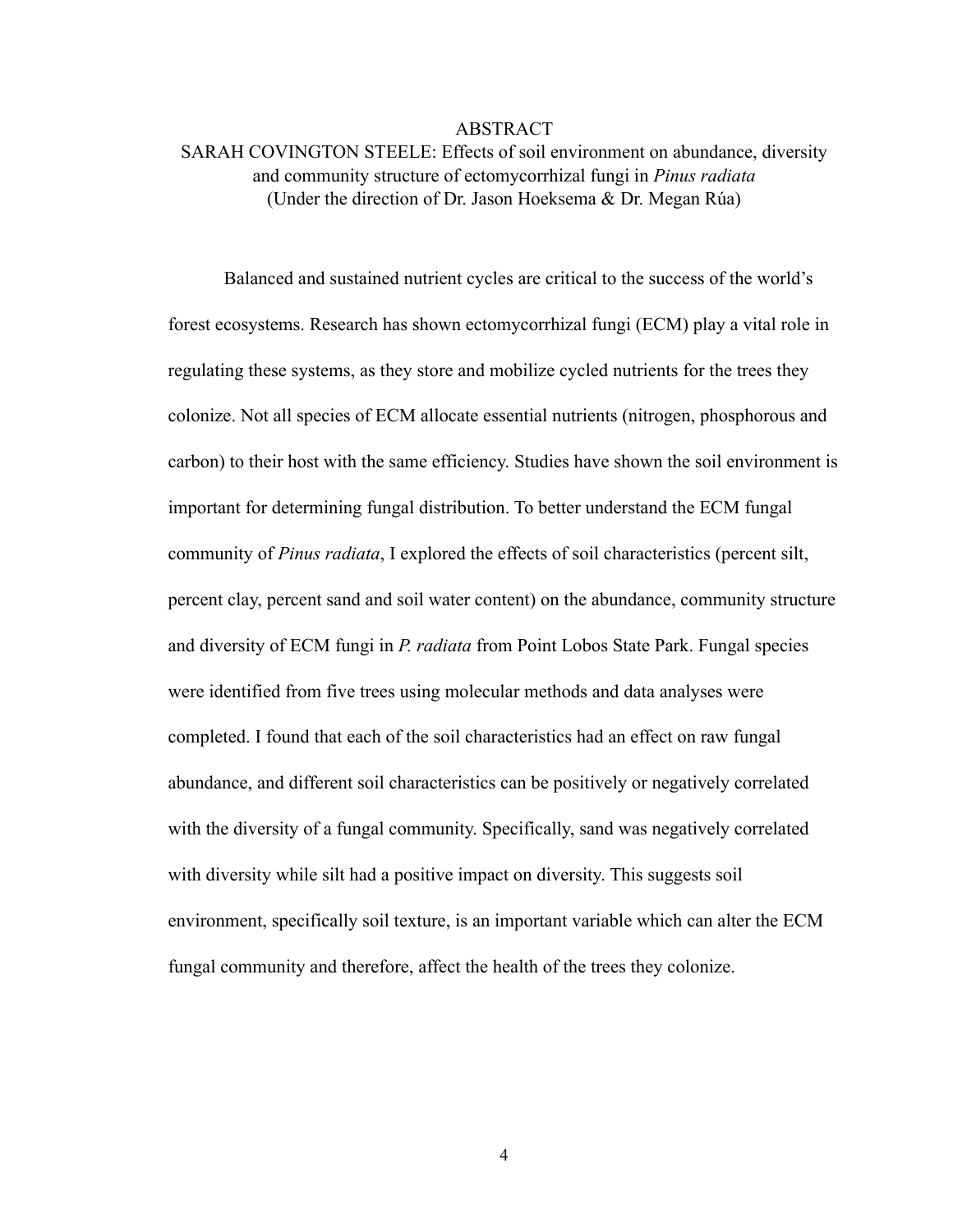# TABLE OF CONTENTS

| <b>LIST OF</b>         |  |
|------------------------|--|
| $FIGURES \dots 160001$ |  |
|                        |  |
|                        |  |
|                        |  |
|                        |  |
|                        |  |
|                        |  |
|                        |  |
|                        |  |
|                        |  |
| <b>LIST OF</b>         |  |
|                        |  |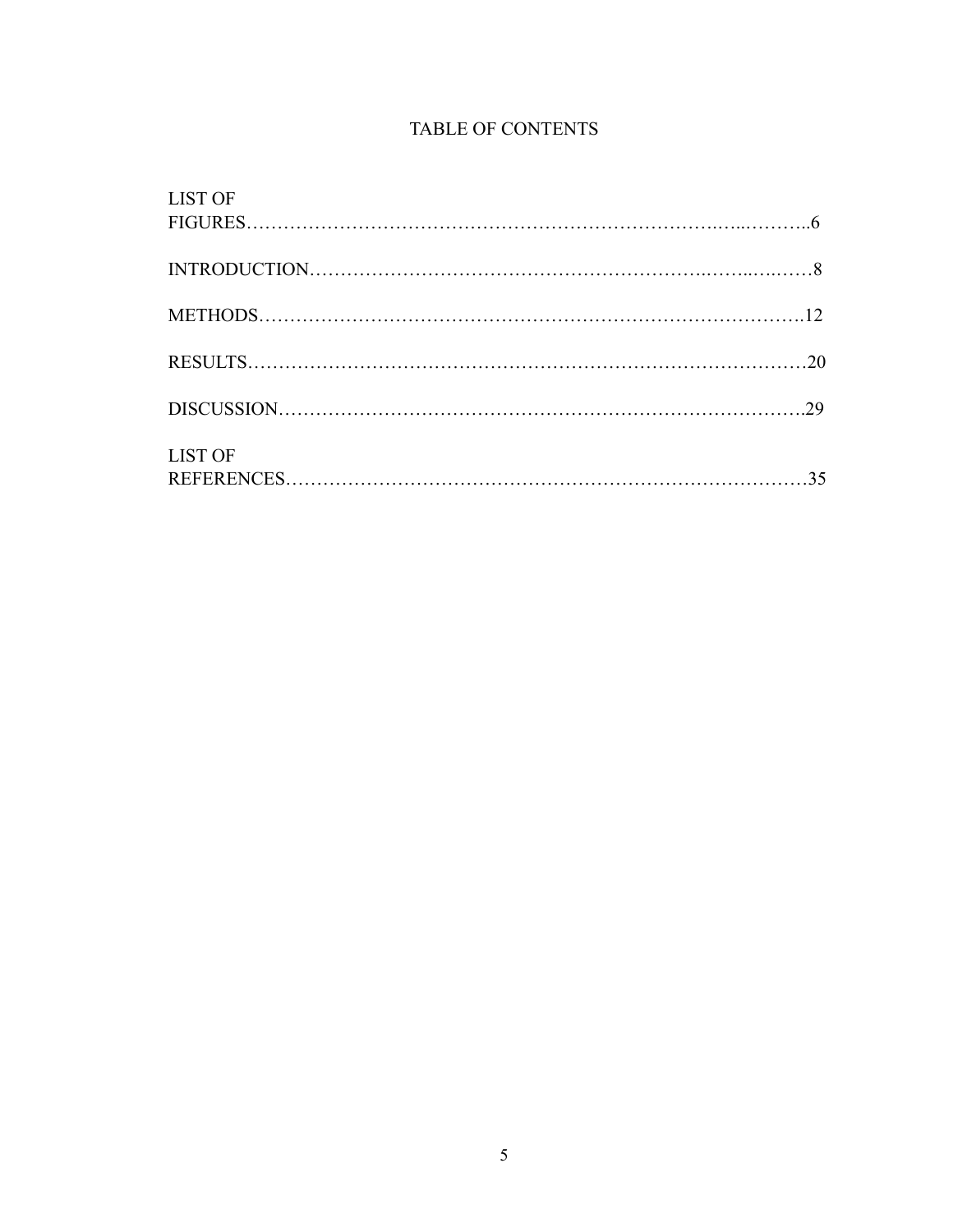# LIST OF FIGURES AND TABLES

| FIG. 3: Scatterplot visualizing the relationship of environmental variables to one another |
|--------------------------------------------------------------------------------------------|
|                                                                                            |
|                                                                                            |
| FIG. 5: Non-metric multidimensional scaling ordination for each of the five trees and the  |
|                                                                                            |
| FIG. 6: Number of fungal species, Shannon and Simpson Diversity indices for each tree.     |
|                                                                                            |
|                                                                                            |
|                                                                                            |
| TABLE 1: Exact location, elevation above sea level and diameter at breast height for the   |
|                                                                                            |
| TABLE 2: Poisson ANOVA table for the effect of soil characteristics on raw abundance.      |
|                                                                                            |
| TABLE 3: Quasipoisson ANOVA table for the effect of soil characteristic on colonization    |
|                                                                                            |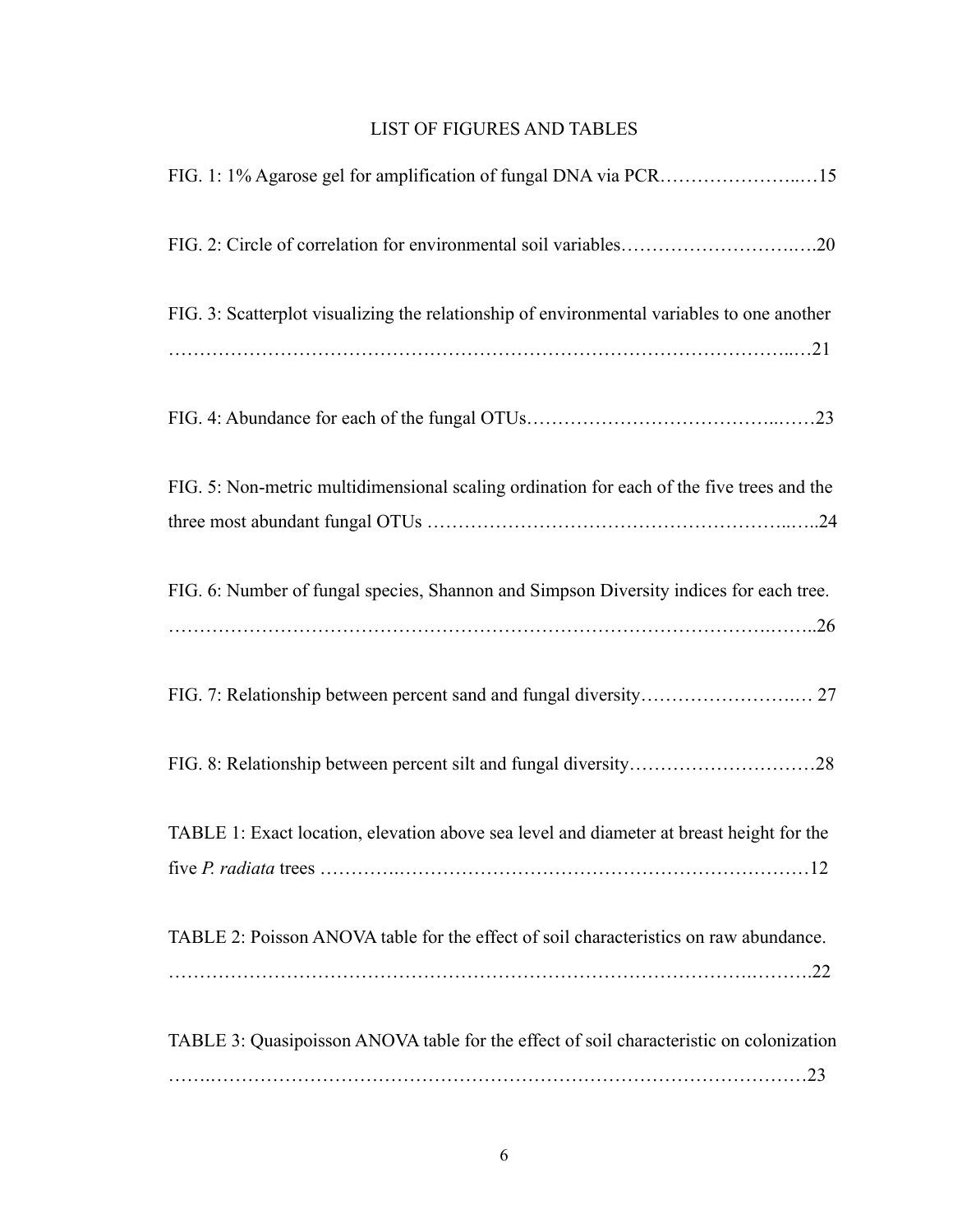| TABLE 4: PERMAVOVA table for the effect of soil characteristics on fungal community |
|-------------------------------------------------------------------------------------|
|                                                                                     |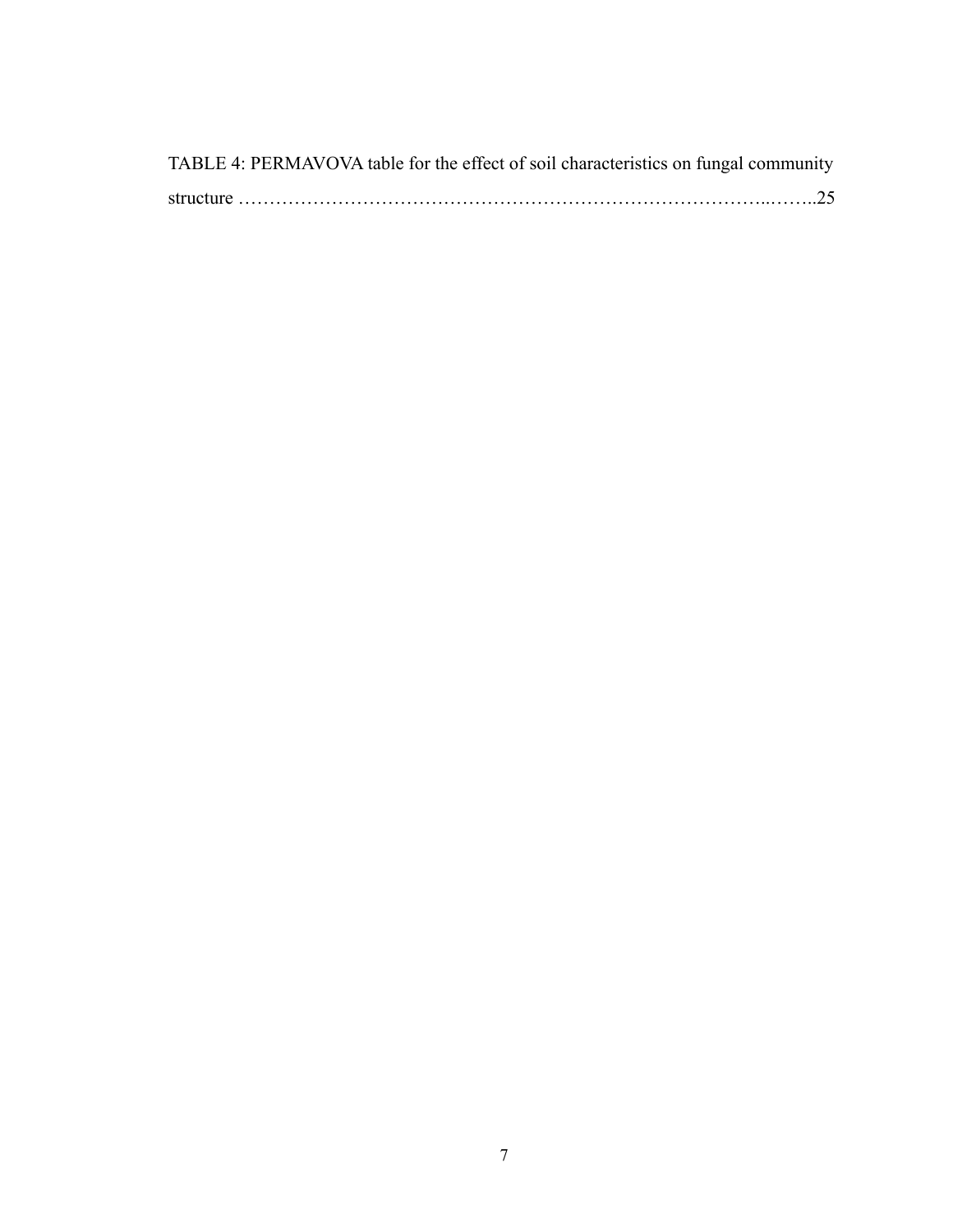#### **Introduction**

 Nutrient cycles are critical to the success of terrestrial ecosystems as they provide energy in the form of nutrients and minerals necessary for maintaining growth and stability. In particular, the flow of nitrogen, phosphorous and carbon is essential for maintaining system stability (Read and Perez-Moreno, 2003). Unfortunately, dramatic shifts in the cycling and storage of fundamental forest nutrients have occurred over the past two centuries, primarily as a result of human activities. These alterations have caused vast nutrient depletions in certain areas of terrestrial ecosystems and toxic accumulations in others. Forest ecosystems are particularly vulnerable to such changes, as forests are aesthetically, economically and ecologically important on a global scale. Therefore, research which provides a better understanding of the natural regulation of nutrients in forest ecosystems is important for understanding the full effect of anthropogenic changes (Paul, 2014**)**.

 While early studies of these cycles primarily focused on how plants directly obtain and cycle these nutrients from the organic litter in the soil, more research has emphasized the critical role of mycorrhizal fungi in sustaining these natural systems (Koide, Fernandez & Malcolm, 2014 and Smith and Read, 2008). Ectomycorrhizal fungi (ECM) are important to these cycles because they mobilize the soil nutrients nitrogen and phosphorus, which are otherwise unavailable to host plants (Averill, Turner  $\&$  Finzi, 2014 and Smith and Read, 2008). ECM form mutualistic relationships with their host plant. In exchange for providing the plant with these nutrients, the colonized tree allocates photosynthetically fixed carbohydrates to ECM fungi (Smith and Read, 2008). This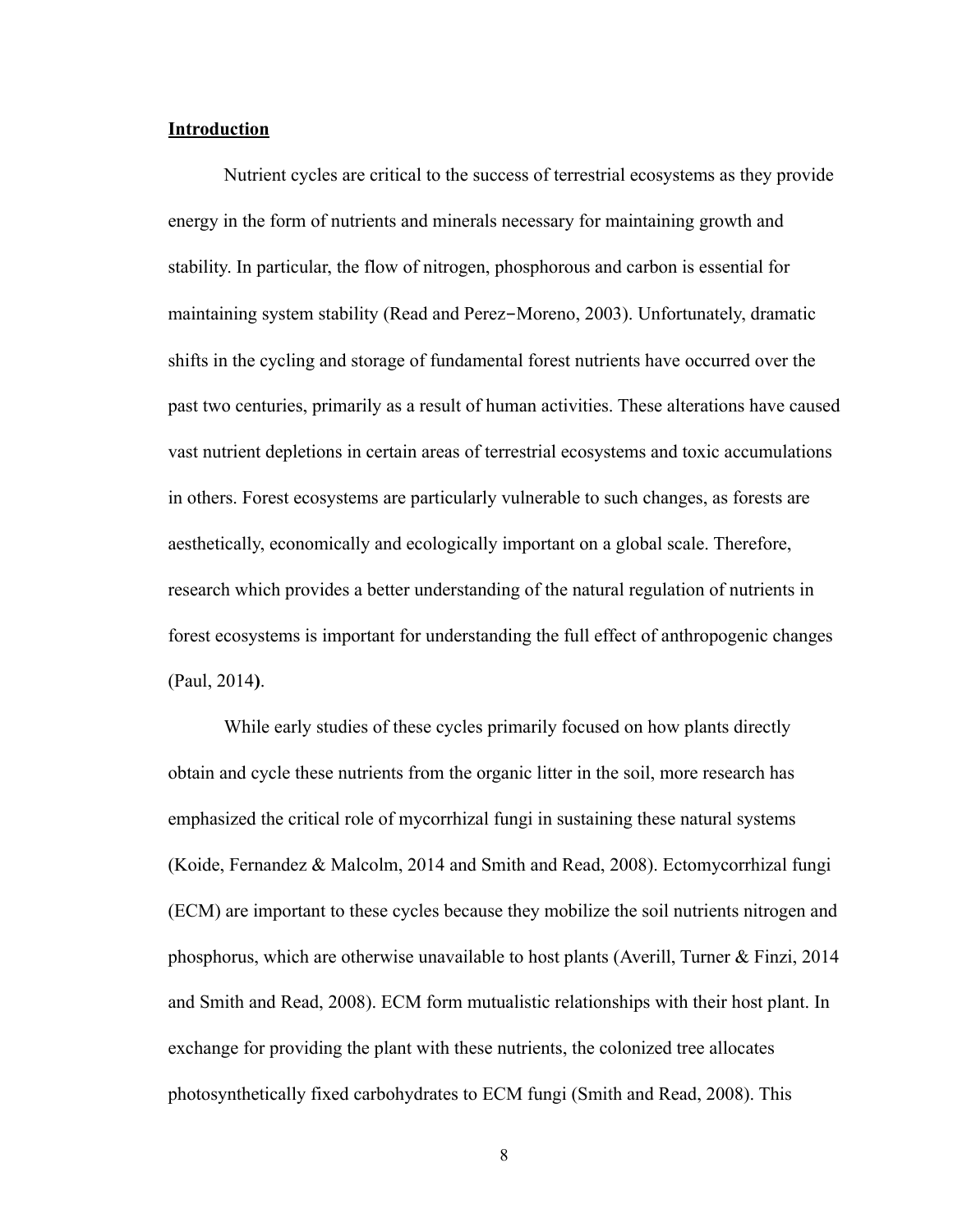symbiosis is so critical to the success of the host that studies have shown trees allotting as much as 85% of their photosynthate to their ECM in exchange for the many specific nutrients they receive (Treseder and Allen, 2000).

 In addition to increasing a host plant's nutrient uptake through expansion of the surface area of the root, ectomycorrhizal fungi also improve the local soil structure, aid in seedling establishment, increase the rate of root growth and protect the plant from a range of soil pathogens and microbial parasites (Richardson et al., 2009). These mutualisms have been documented in nearly every ecosystem in the world and are found in a vast range of host species and environments (Horton and Bruns, 2001). It is estimated that between 7,000 to 10,000 species of fungi and 8,000 species of plants are capable of developing these symbiotic connections (Taylor and Alexander, 2005). Consequently, ECM fungi are ubiquitous throughout terrestrial ecosystems and are an important component for the regulation of the physical, chemical and biological processes that allow forests to grow and survive (Treseder and Allen, 2000).

 Due to the important role ECM fungi play in altering terrestrial nutrient cycles, it is important to understand the environmental variables influencing their global dispersion. Fungal richness varies by environment with the greatest global fungal diversity located in the temperate regions of America, Europe and Asia (Tedersoo et al., 2010). Within the United States, the richness of fungal spores is greatest in Mississippi while the least diverse communities are found in Alaska (Glassman *et al*,. 2015). Fungal abundance also favors temperate forests (Clemmensen *et al*., 2006). These patterns of mycorrhizal distribution may be influenced by both the soil environment and the host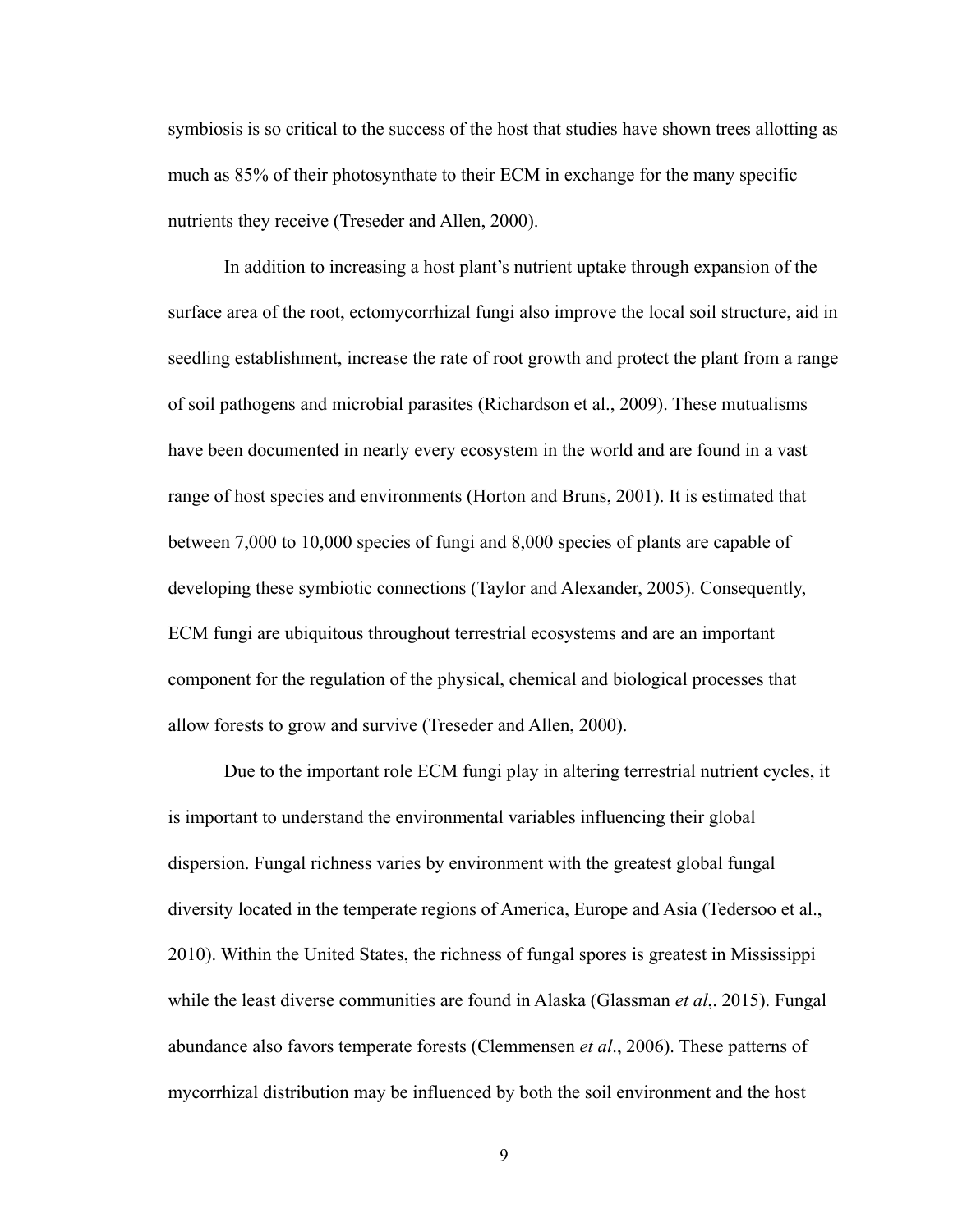species (Read, 1991). Fungal diversity is altered by the environment due to temperature, disturbances, the presence or absence of another organism as well as the resources made available by the soil which vary in time and space (Bruns, 1995). Host species can alter the distribution of ECM fungi as certain fungal species, such as *Suillus* and *Rhizopogon,*  may preferrentially colonize one host species (Horton and Bruns, 2001). Thus, the geographic location where the fungi are found and their relative abundance can be dependent on the hosts they colonize (Ishida, Nara & Hogetsu, 2007).

 Forests dominated by pine trees are widely distributed and are a common feature of most countries. In addition to increasing the stability and productivity of forests, pines provide commercial value, recreational value and reduce atmospheric carbon dioxide. Thus, the continued success of these trees is an important concern worldwide (Moir, Geils, Benoit & Scurlock, 1997). To better understand the fungal communities which are vital to this important genus, countless studies have been conducted on the relationship between pine hosts and their fungal symbionts (Horton and Bruns, 2001). This research has shown that the ECM fungi of pines are also altered by the soil environment. The effect of soil environment on ECM fungi ranges from differences in the distribution, to changes in the entire nature of the fungal host relationship where mutually beneficial associations shift to become parasitic ones (Johnson, Graham, & Smith, 1997). Although many of these soil variables have been extensively researched, surprisingly little focus has been given to the impact of soil texture on the fungal community of *Pinus radiata*  (Monterey Pine).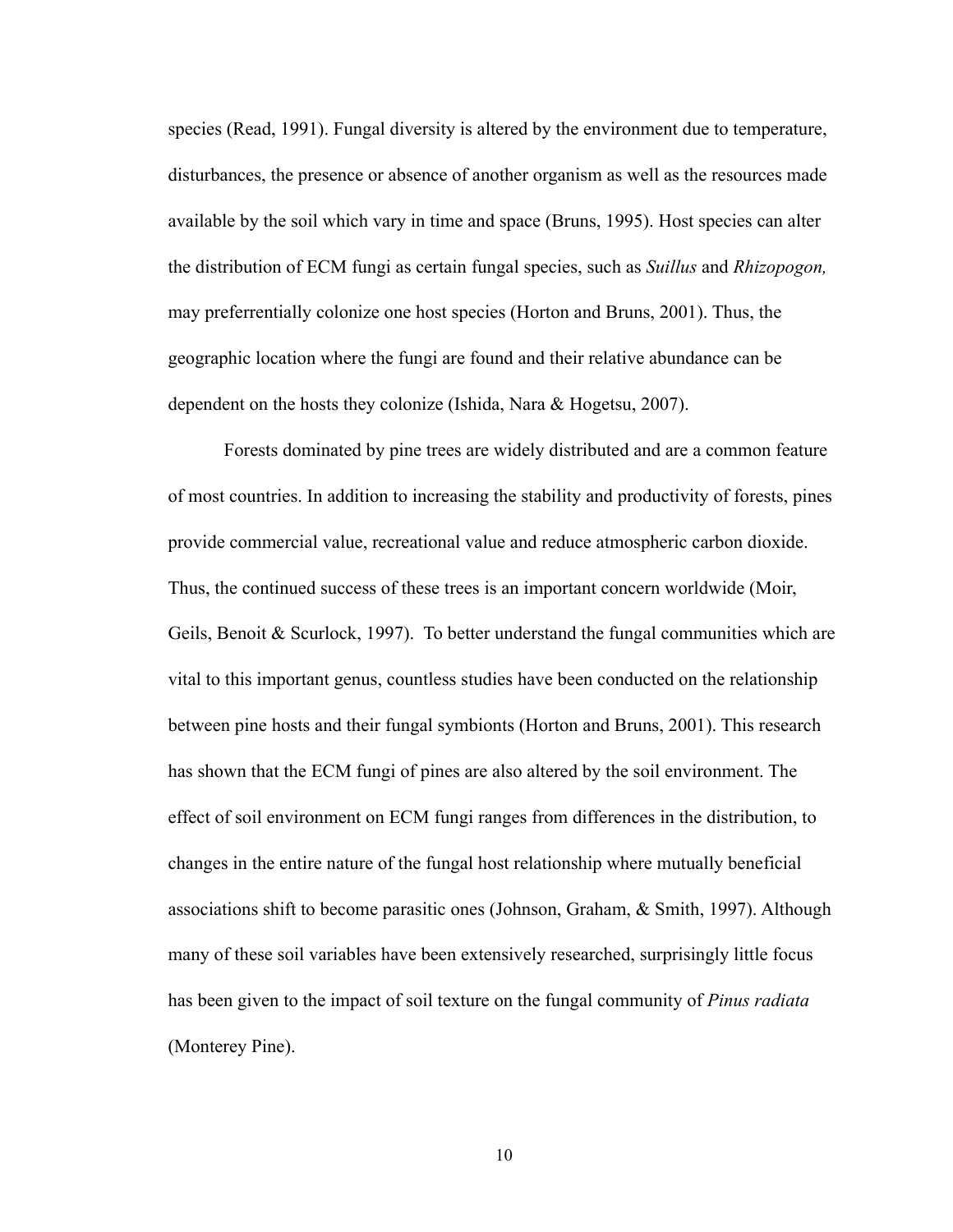*P. radiata* is both an interesting pine species and ECM host due to its extremely limited natural range. The range of *P. radiata* has been restricted to only five populations; three populations along the California coast and two isolated populations on islands off the coast of Baja California, Mexico (Lavery and Mead, 2000). Previous studies from each of these sites have shown mycorrhizal associations are extremely important to the successful establishment of *P. radiata* seedlings and improve the growth and overall success of adult hosts; however, mycorrhizal fungal species differ in the degree they are able to contribute to their host (Hoeksema *et al*., 2012). Because some fungal species are more effective than others in providing benefits to *P. radiata*, it is important to understand what environmental variables impact the mycorrhizal fungi, as well as how they alter the ECM (Duñabeitia et al., 1996). In this study, we examined soil characteristics, specifically the percent sand, percent silt, percent clay and water content of the soil, to ask three questions; (1) How do these environmental variables alter fungal abundance? (2) How do these environmental variables shape the fungal community? (3) How do these environmental variables influence fungal diversity?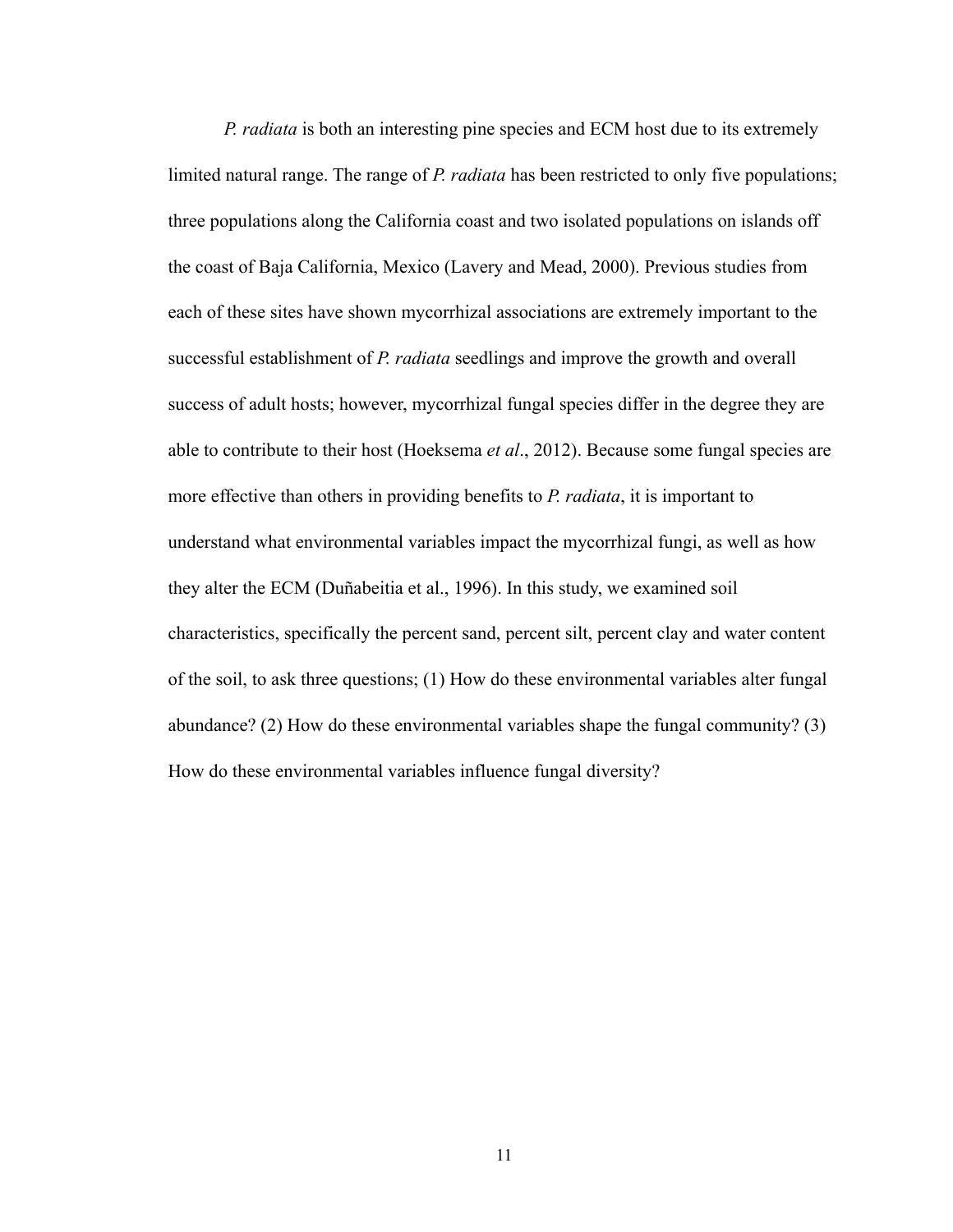### **Methods**

#### *Site description and soil sampling*

 Samples were collected as part of a broader project examining ECM fungal communities at three sites across the state of California. For my project, research was conducted on soil samples collected February 22, 2014 from Point Lobos State Park. Point Lobos is located in Monterey County, California, along the north end of the Big Sur coastline. At the site, five *P.radiata* trees were selected within an area of mature forest (Table 1). The trees were assigned the follow numbers for identification: 6, 7, 8, 9, and 10. Trees were chosen to represent similar size classes as determined by their diameter at breast height (Table 1).

| Tree ID | Latitude    | Longitude             | Elevation (feet) | Diameter |
|---------|-------------|-----------------------|------------------|----------|
| 6       | 36° 31.003' | $121^{\circ} 56.708'$ | 81               | 0.85     |
|         | 36° 30.953' | $121^{\circ} 56.565'$ | 64               | 0.71     |
| 8       | 36° 30.939' | $121^{\circ} 56.567'$ | 61               | 1.13     |
| 9       | 36° 30.942' | $121^{\circ} 56.576'$ | 61               | 1.21     |
| 10      | 36° 30.914' | 121° 56.684'          | 63               | 0.59     |

**Table 1-** Exact location, elevation above sea level and diameter at breast height for the five *P. radiata* trees.

 Soil was obtained by collecting 20 cores, each 10 cm in diameter and 20 cm deep (excluding litter) from four locations around a focal tree. Samples were overnighted back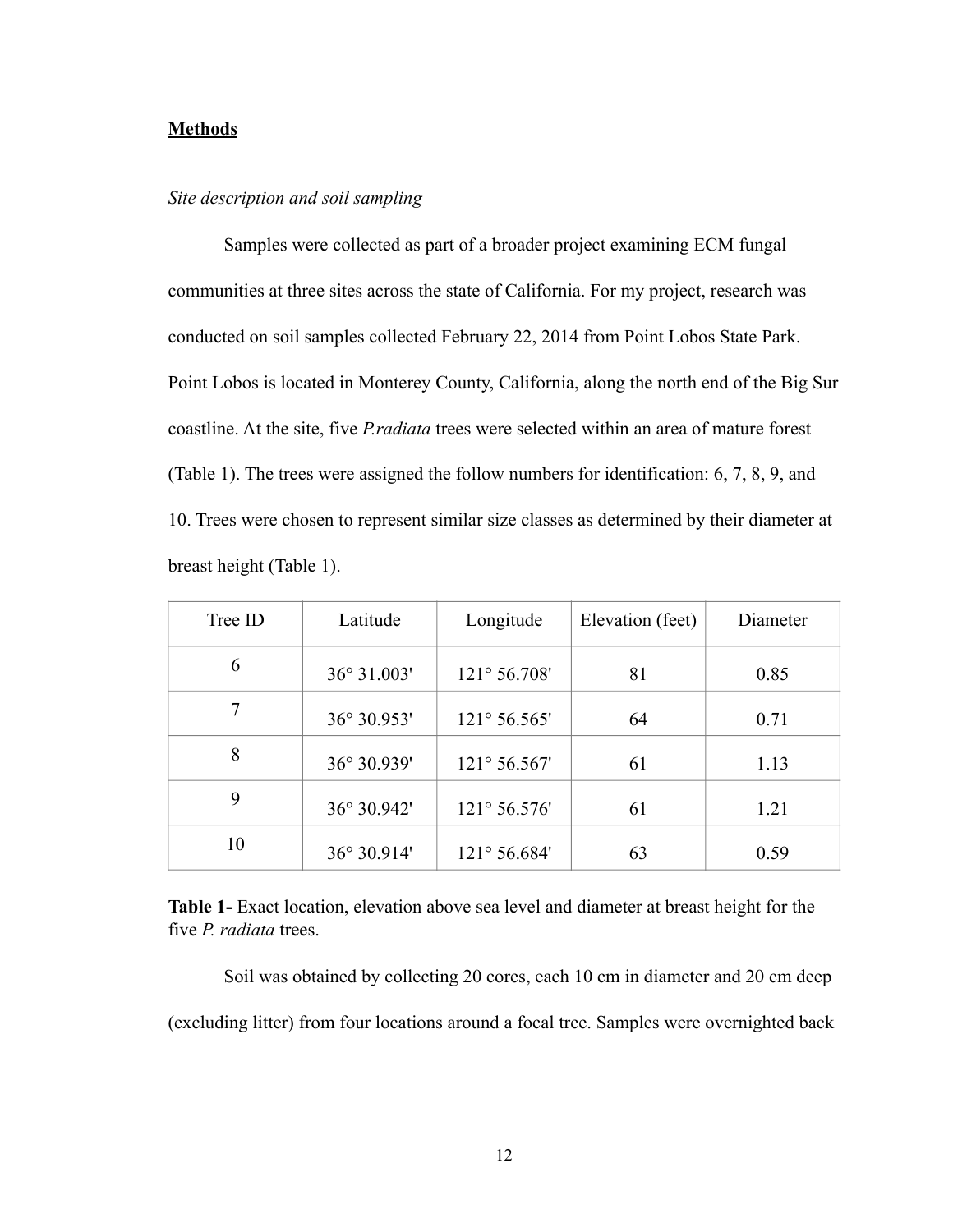to the laboratory at the University of Mississippi then stored at 4° C for processing within 17 days of collection. All root samples and surrounding soil were kept intact.

#### *Identification of ectomycorrhizal fungi in soil cores*

 DNA extraction, polymerase chain reaction (PCR), and direct sequencing were completed according to the Hoeksema Lab protocol. Within two weeks of harvest, the roots of each sample were collected and prepared for visualization and morphotyping using a dissecting (Leica) microscope. This was accomplished by separating the roots from the soil using a soil sieve, rinsing them with water, and cutting them into shorter segments approximately 1mm in length. Root lengths were then placed in a petri dish and under the microscope, the composition of each fungal community was recorded. To do this, fungal species were identified and assigned temporary names according to visual characteristics such as color, texture, branching and shape. The number of fungal tips which matched each morphotype were counted and recorded. The following data was also collected for each sample: (1) total number of root tips, (2) dry root weight, and (3) root length. Root length was approximated according to Equation 1:

$$
RL = \pi NA / 2h
$$

Equation 1

where N is the number of root intersections, A is the area of the petri dish (63.617cm), and h is the total length of the grid lines (173.2cm). To obtain the number of root intersections, a 1 cm grid paper was placed under the petri dish and the total number of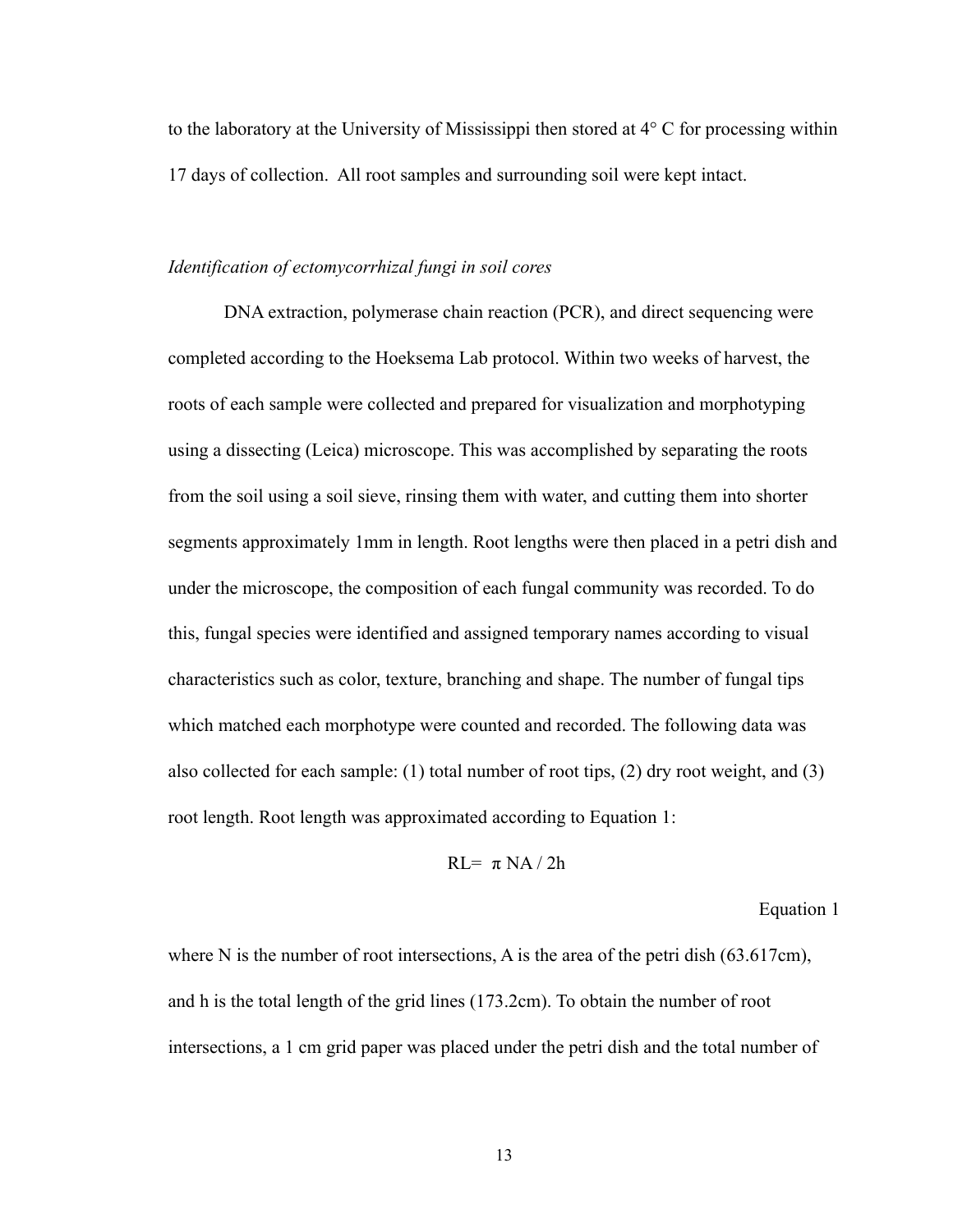root, grid line intersections was recorded. The dry root weight was measured for each soil core using a Mettler Toledo scale.

 For each observed morphotype, two root tips were extracted and placed into individual wells of a 96 well extraction plate for molecular identification. DNA extraction was completed on the same day as morphotyping and ectomycorrhizal root tip collection. DNA was obtained from each root tip using Extraction Buffer and Neutralization Solution from a Sigma Extract-N-Amp Tissue Kit. After 10 µl of the Sigma Extraction Buffer was added to each sample, the plate was placed in a Techne Genius thermocycler at 65 degrees C for 10 minutes and at 95 degrees C for 10 minutes. Upon completion of the cycle, 30  $\mu$ l of Neutralization Solution was added to each well along with 160  $\mu$ l of PCR-grade water to dilute DNA concentration to 20%. All samples were stored for approximately one month at -20º C following DNA extraction.

The fungal specific primers ITS1F and ITS4, which correspond to an 800 base pair internal transcribed spacer region specific to fungi, were used for DNA amplification via PCR (Gardes and Bruns, 1993). A PCR master-mix was created using 2.2 µl water, 4 µl of 2XRed Taq Premix (Apex, Inc.), and 0.4 µl of each of the two primers per each root tip sample. 7 µl of this master-mix was then combined in a new well with a 1 µl sample of each tip's DNA extract. The PCR process consisted of five steps which took place on an Applied Biosystems thermocycler. Initial denaturation began with 1 cycle at 94°C for 3 minutes. Next, there were 30 cycles of denaturing at 94°C for 45 seconds, annealing at 58°C for 45 seconds, and extension at 72°C for 72 seconds. A final extension took place for 1 cycle at 72°C for 10 minutes. PCR amplification was inspected via electrophoresis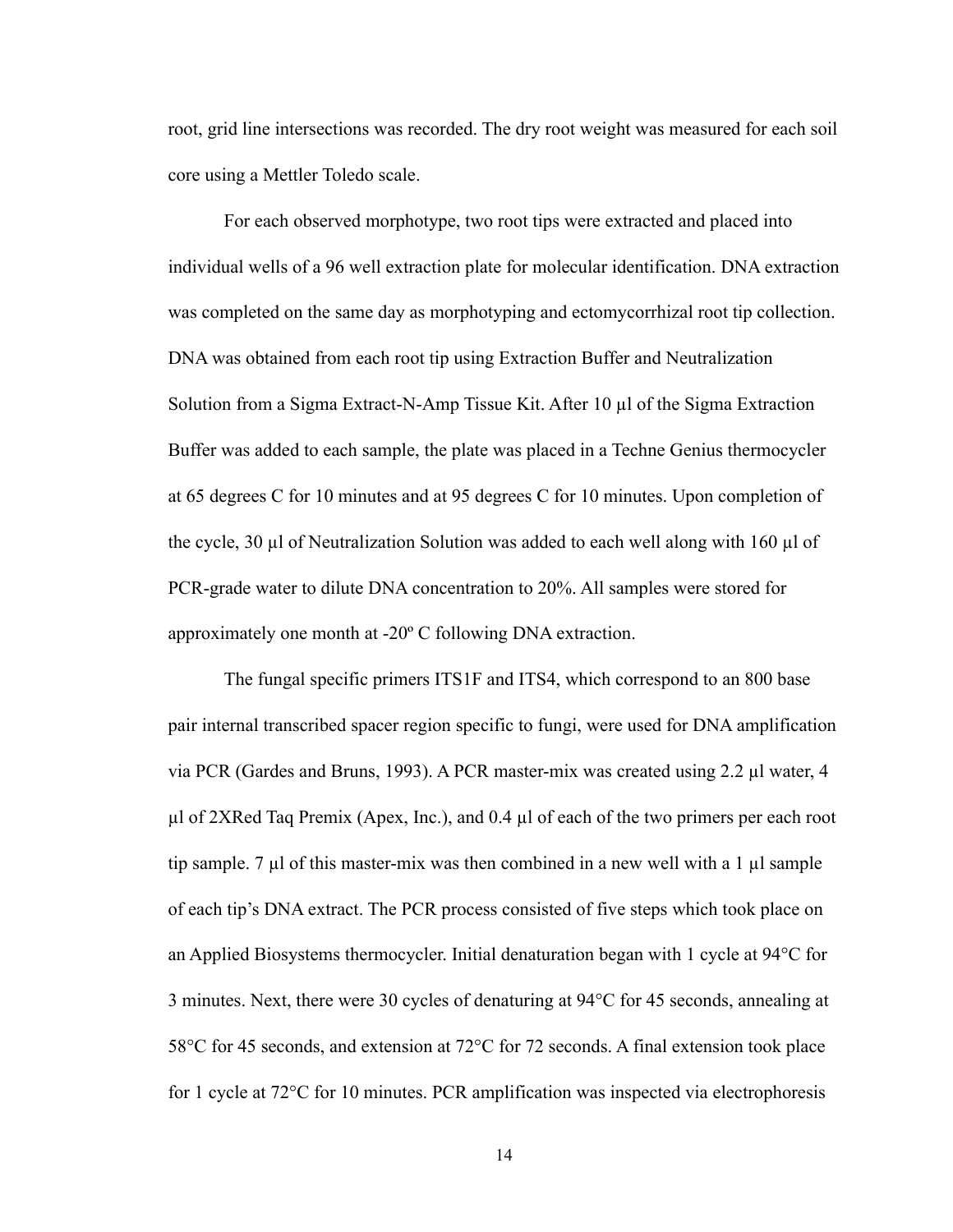of a gel made of 1% agarose, a sodium borate buffer and SYBR® Safe DNA gel stain (Molecular Probes, Eugene, OR, USA). 2.5 µl of the PCR product was loaded into the gel which ran at 200 volts for 18 minutes. Gels were visualized using Quantity One UV software (Fig. 1). Excess primer and unincorporated nucleotides were removed enzymatically using ExoSAP-IT (USB Corporation Cleveland, OH, USA).

**Figure 1**- 1% Agarose gel for amplification of fungal DNA via PCR



5 µl of a master-mix, composed of 0.05 µl ExoI enzyme, 0.2 µl AP enzyme, and 4.75 µl of water per reaction, was combined in a new well with 5 µl of each PCR product. The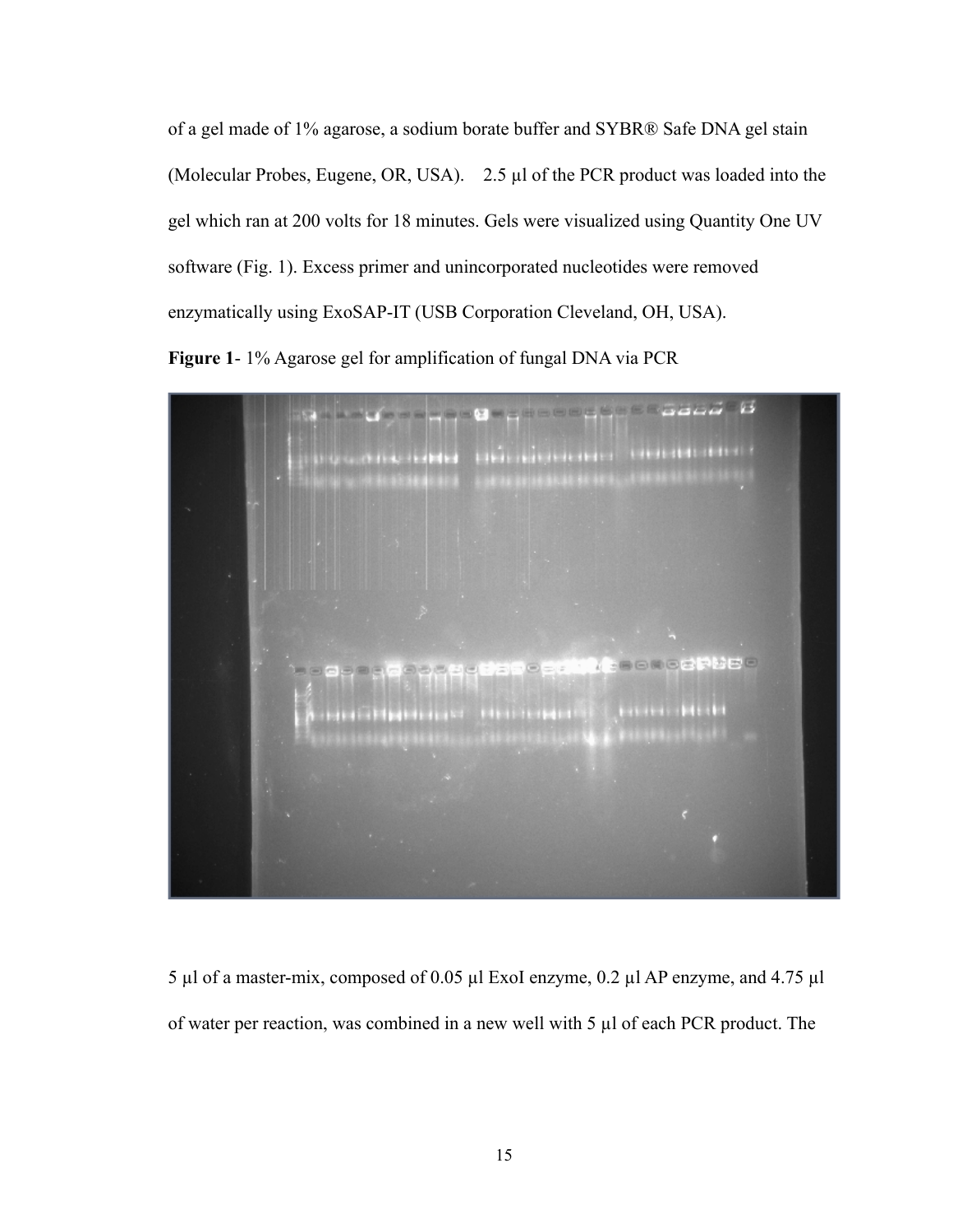plate was then run on the Applied Biosystems thermocycler at 37°C for 30 minutes, at 80°C for 20 minutes, and at 4°C for 5 minutes.

 Following clean-up, the ECM DNA was sequenced using the forward primer ITS5 (Gardes and Bruns, 1993) and the Big Dye Terminator Sequencing Kit (v3.1, Invitrogen Corp.).*.* A master-mix was created using 0.4 µl Big Dye Reaction Premix, 1.8 µl 5X Big Dye Sequencing Buffer, 0.5 µl Primer 5, and 6.3 µl of water per each sample. 9 µl of the master-mix was combined with 1 µl of each cleaned PCR product in a sequencing plate. This plate was then run on a four part sequencing program of an Applied Biosystems thermocycler. Initial denaturation took place for 1 cycle at 96°C for 1 minute. This was followed by 45 cycles of denaturation at 95°C for 20 seconds, annealing at 50°C for 20 seconds, and extension at 50°C for 4 minutes. The reactions were then dried with a vacufuge at 45°C for 30 minutes and shipped overnight to the DNA Lab at Arizona State University, where Big Dye reactions were purified and read on a capillary genetic analyzer.

 Following sequencing, the raw DNA sequences were visually processed using Geneous Software (Biomatter Ltd.). Sequences which were less than 200 base pairs long, or had higher than 3% in base pair ambiguity, were eliminated. The remaining sequences were then assembled into operational taxonomic units (OTU) at 97% similarity using the CAP3 software (Huang & Madan, 1999) via the University of Alaska Bioinformatics Pipeline as described previously Taylor *et al.* 2007 using default settings except the following: maximum overhang percent length  $= 60$ , match score factor  $= 6$ , overlap percent identity cut-off  $= 96$ , clipping range  $= 6$ . The consensus fungal sequences from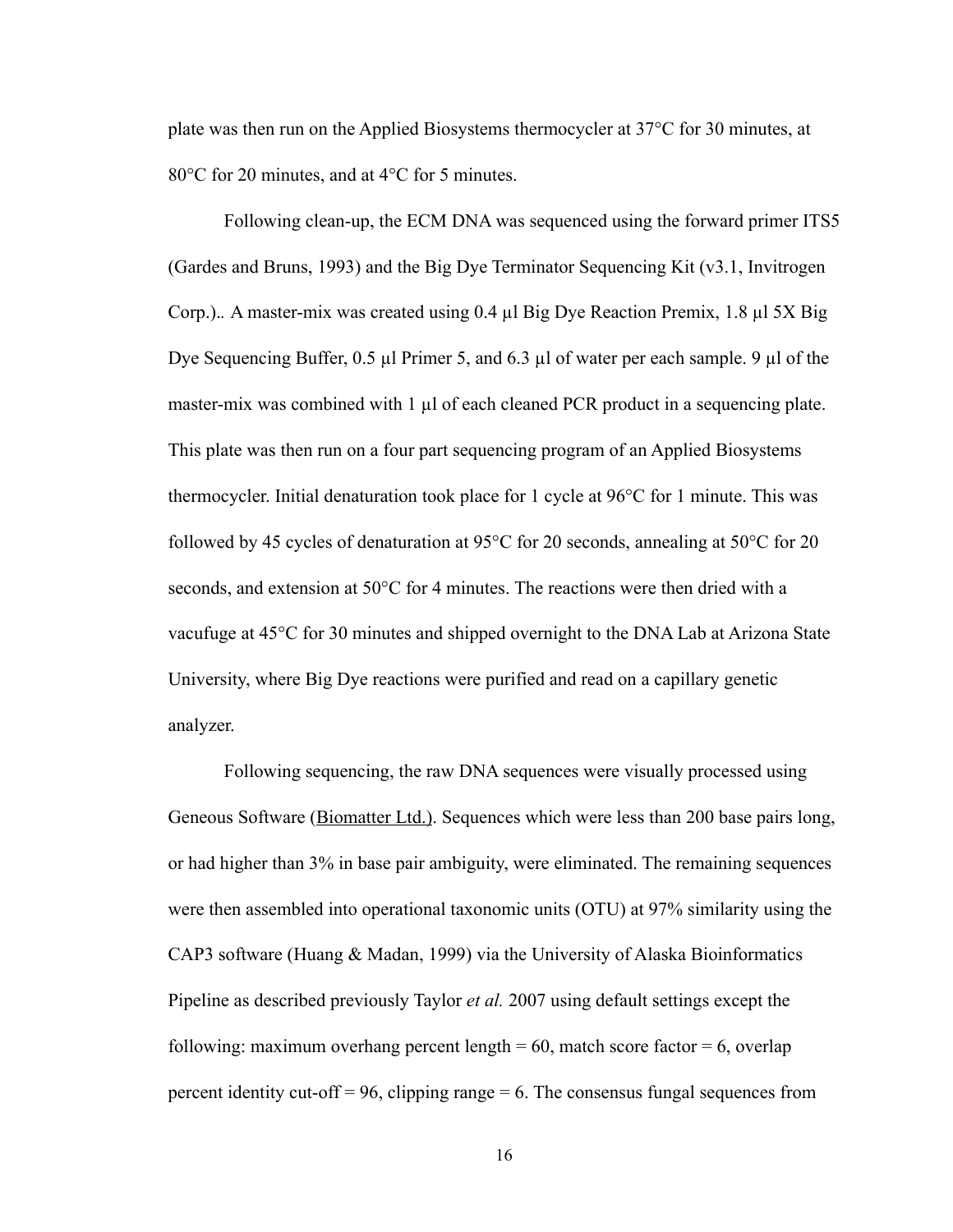each OTU were submitted using BLAST (nucleotide) searches on the International Nucleotide Sequence Database (INSD) and User-Friendly Nordic ITS Ectomycorrhizal (UNITE) databases October 28, 2014 to obtain best matches for taxonomic affiliation of OTUs. Sequences >97% similar in composition to database sequences from named, cultured fungi were considered the same OTU (hereafter, 'species'). Sequences with a 95% > 97% match were assigned a name according to genus. Finally, sequences with a 90% > 94% match were identified at the family level. No match below 90% was accepted. Because the blast identified the root tips at various levels of scientific classification, ranging from the species to the family level, a final species name was assigned to each of the samples at the most specific level possible. If sequence matches among the two sequence repositories showed equal affinity or similarity to multiple genera within a family, priority was given to the vouchered specimens residing on the UNITE. Any species known to be strictly non-mycorrhizal was eliminated from the data set.

#### *Soil Analysis*

 Each of the soil samples was analyzed for texture and soil water content. Soil texture was characterized using a Lamotte soil texture kit. Soil water content was determined by assessing the difference in weight of fresh soil compared to the same soil which was dried for three days at 65ºC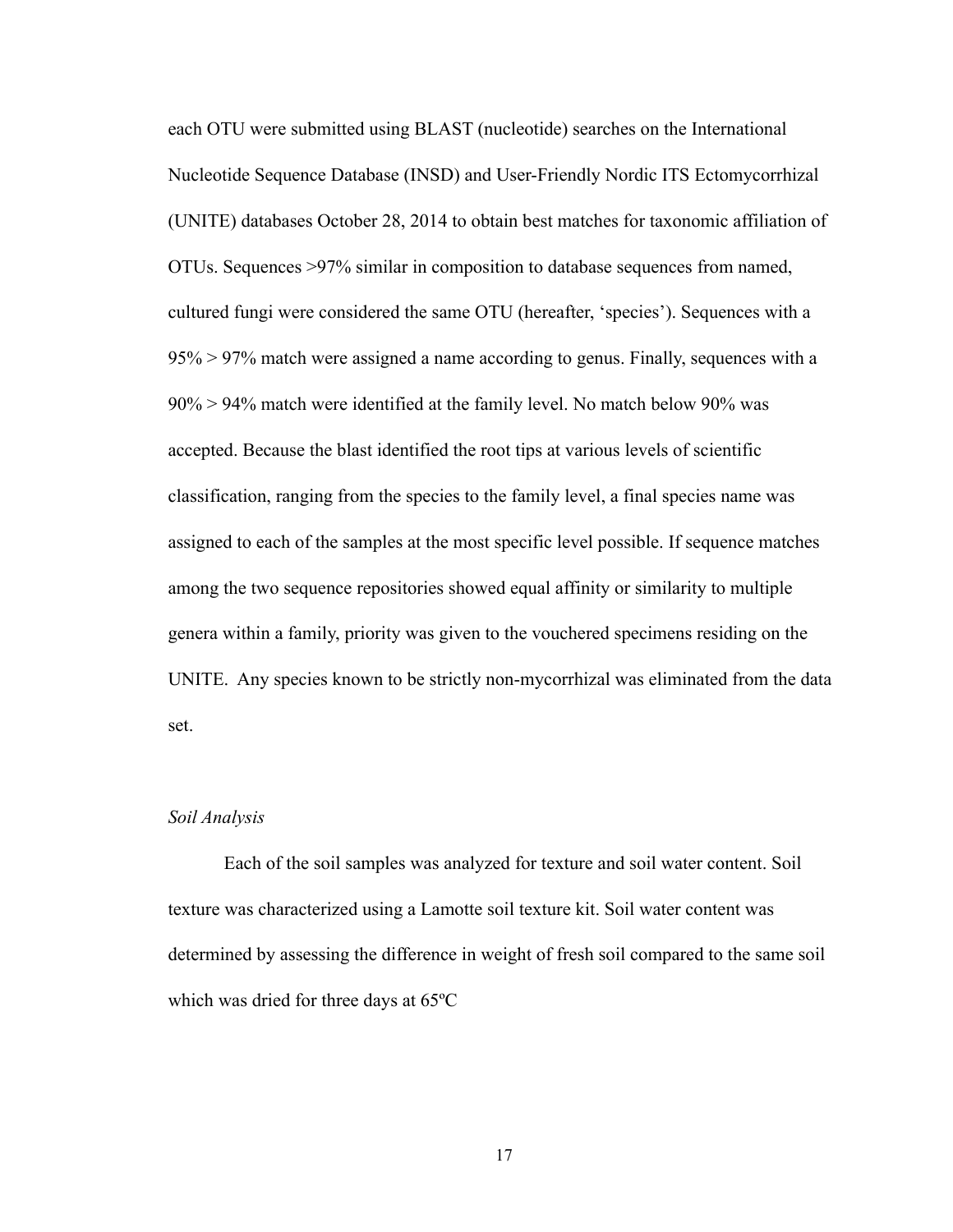#### *Fungal Analysis*

 All data analyses were completed using R v 3.1.2 (R Core Team, 2015). To examine the soil environment, a correlation was run on the soil predictor variables: percent silt, percent sand, percent clay and soil water content. This was accomplished using the c*or* function from the *Base* package (R Core Team, 2015) Variation in fungal abundance was analyzed in two ways. First, the impact of the soil environment on tip abundance was examined using a Generalized Linear Model (GLM) with family, poisson. A GLM was chosen as the raw abundance represented count data which is not normally distributed and thus does not meet the assumptions of a Linear Model. Abundance was also studied as a function of root length (colonization), which was determined by dividing the raw number of root tips by the root length. This allowed the data to be standardized with regard to root length. While colonization was also studied using a GLM, the family quasipoisson was chosen rather than a poisson due to overdispersion of the data. All generalized linear models were created using the *glm* function from the *stats* package (R Core Team, 2015) Next, the impact of the environmental variables on the shape of the fungal community was explored using the *adonis* function, which is a multi-factor permanova, from the *vegan* package (Oksanen *et al.,* 2015). In this analysis, the Bray Curtis method was specifically chosen as it quantifies community data through compositional dissimilarity based on counts at each site. For visualization purposes, non dimensional scaling was used and the three most abundant species were mapped. To consider the effect of particular species in driving community interactions, an indicator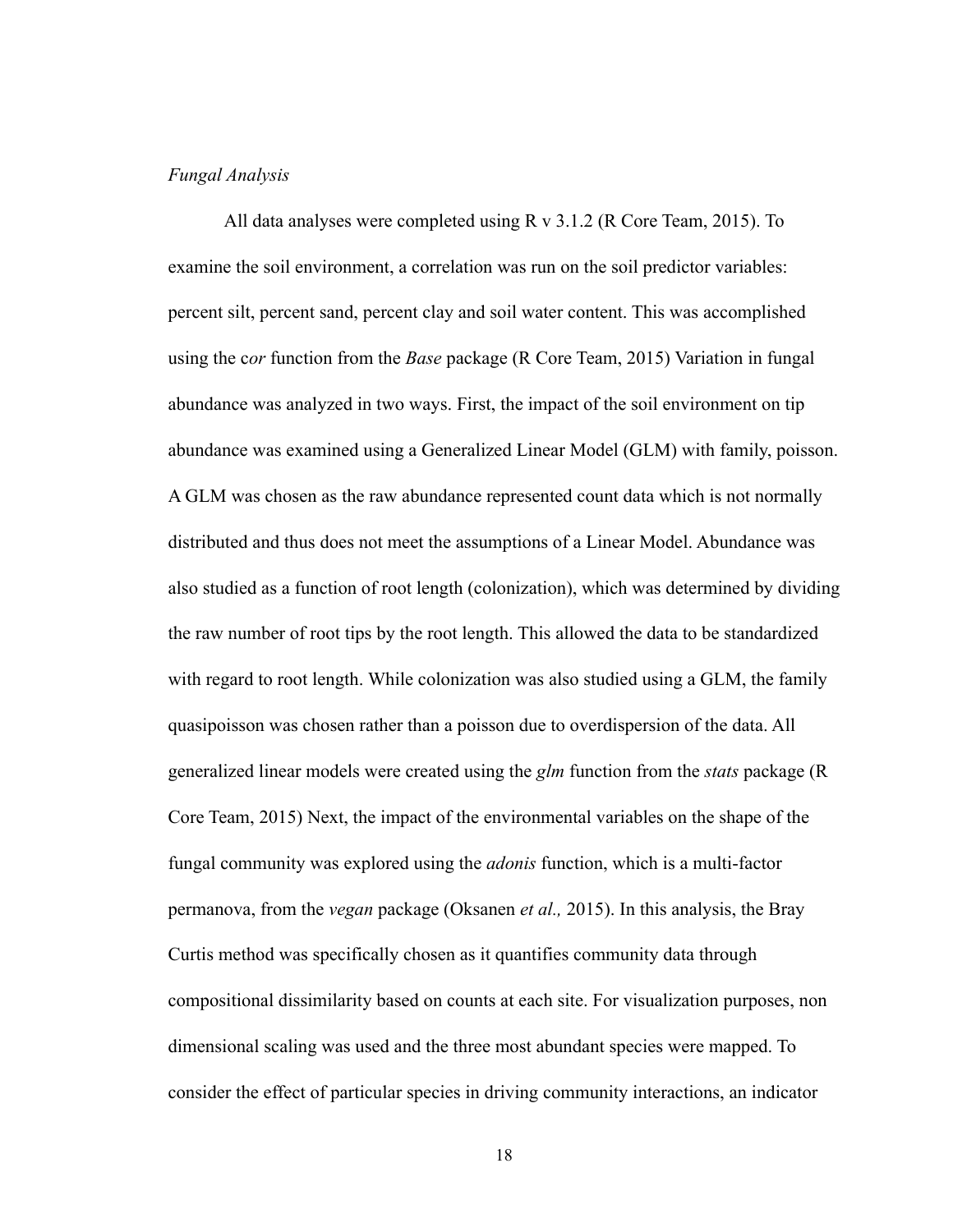species analysis was run using the *multipatt* function from the *indicspecies* package and 999 permutations (De Caceres and Legendre, 2015). Fungal diversity was calculated using the *diversity* function from the *vegan* package for both Shannon and Simpson diversity. The impact of the environmental variables on fungal diversity was studied using the *lme* function of the *nlme* package (Pinheiro *et al*., 2015).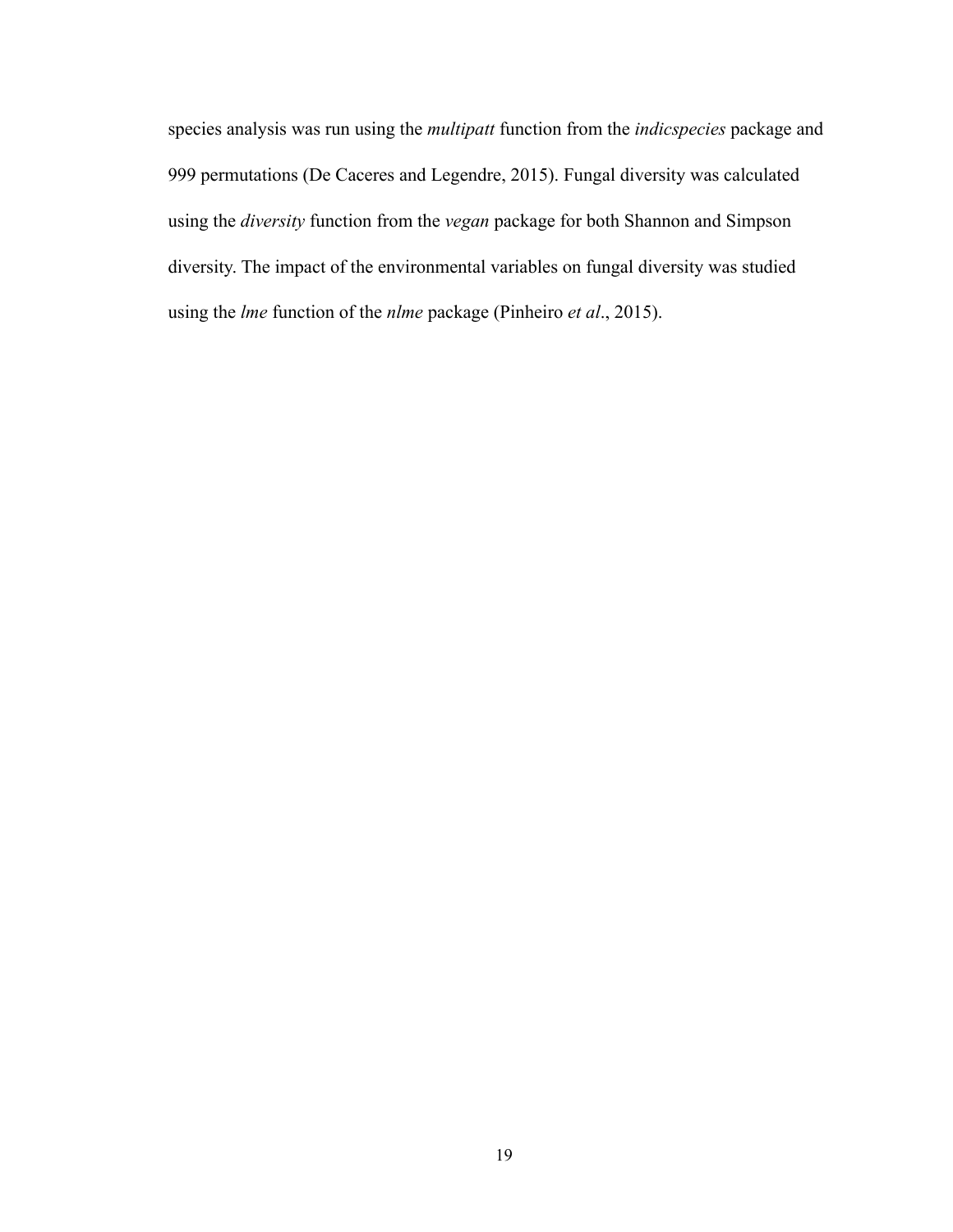## **Results**

## *Environmental Variables*

 The correlation analysis for the soil characteristics revealed two important results: a strong, negative correlation (-0.91) between percent sand and percent silt and a weak, negative correlation (-0.51) between percent sand and percent clay (Fig. 2 and Fig. 3) **Figure 2-** Circle of correlation for environmental soil variables.



Circle of Correlation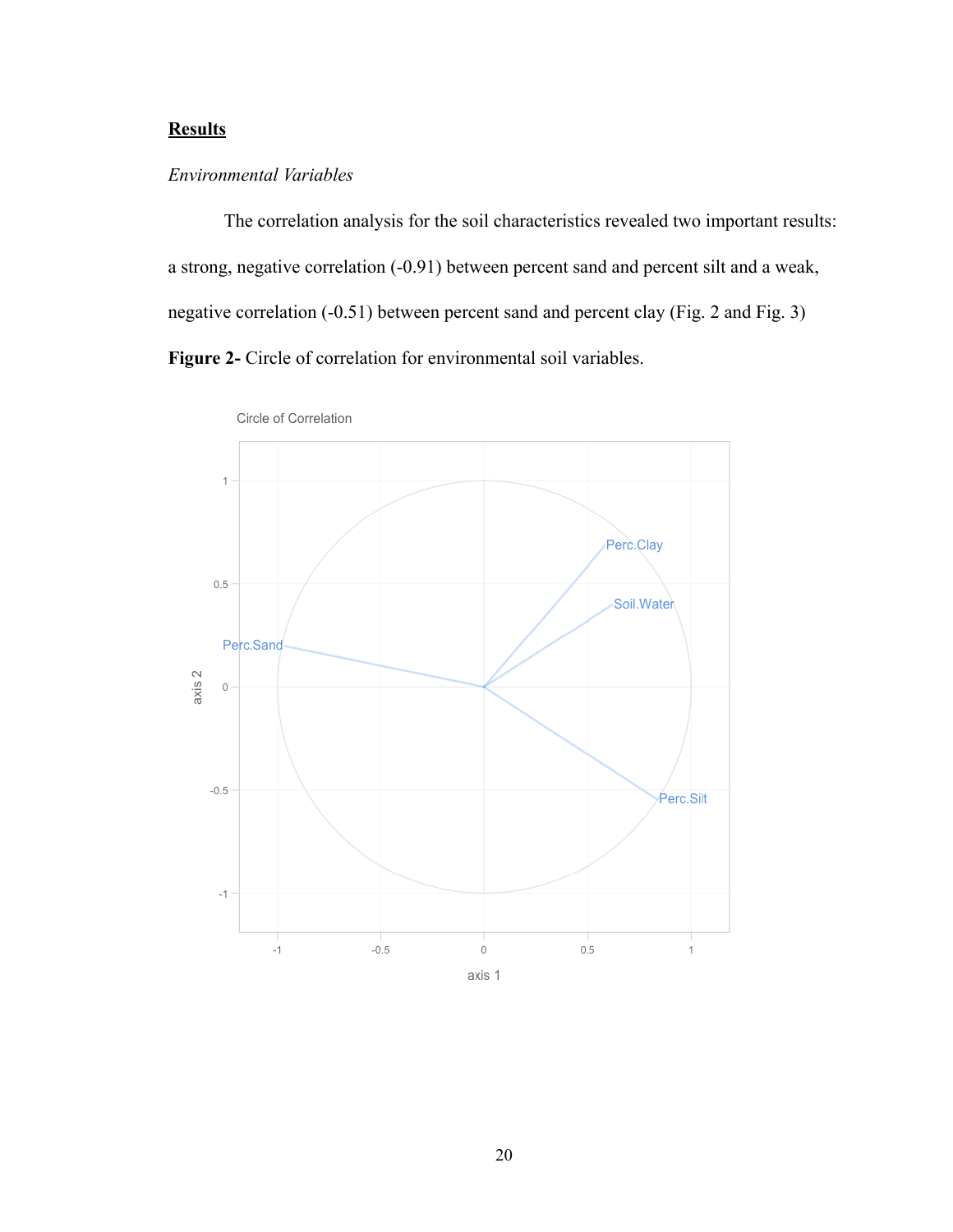**Figure 3-** Scatterplot visualizing the relationship of environmental variables to one another.



## scatterplot for enviormental data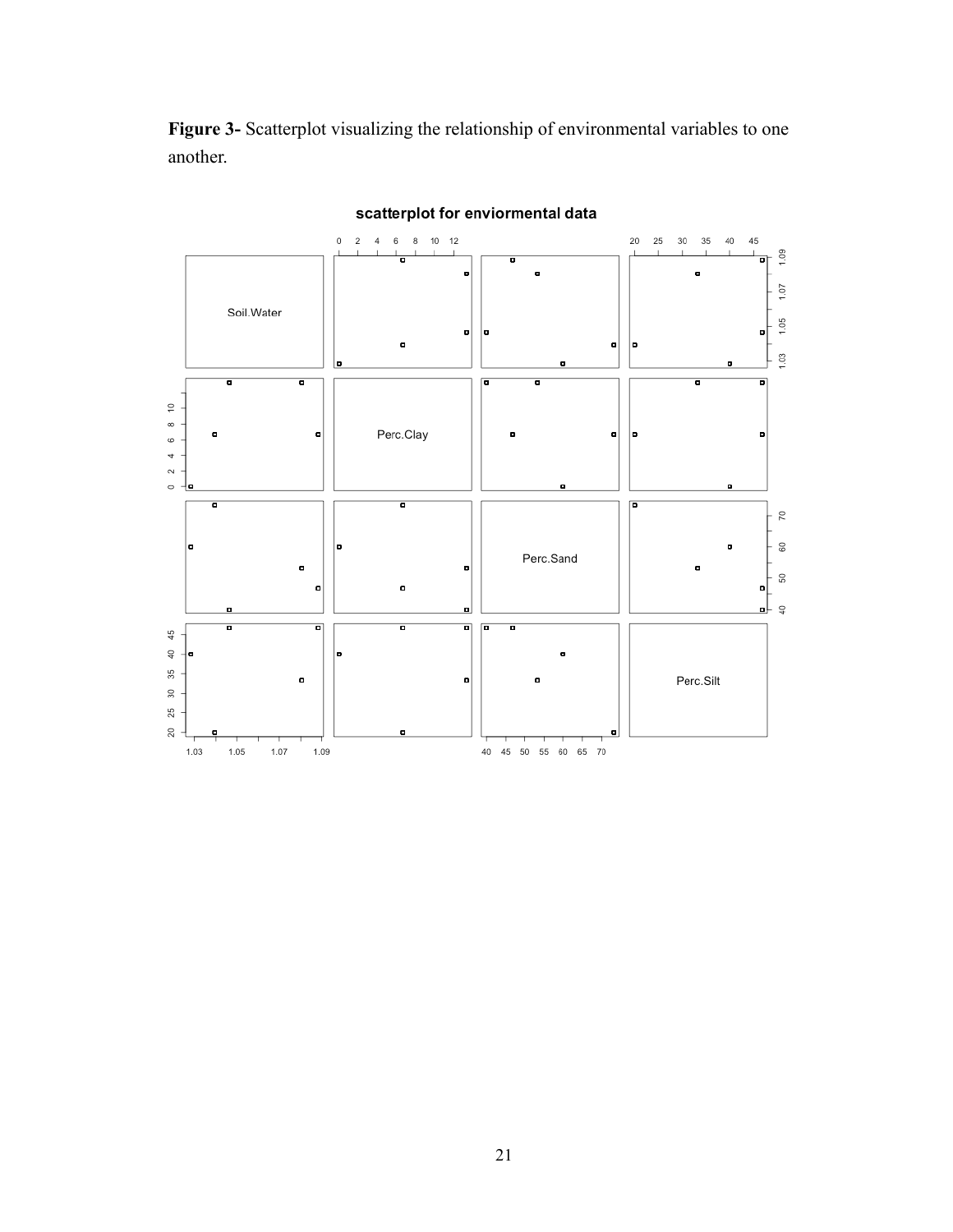### *Ectomycorrhizal Fungi*

|             | Estimate    | Std. Error | t value  | $Pr(>\vert z \vert)$ |
|-------------|-------------|------------|----------|----------------------|
| (Intercept) | $-140.3087$ | 40.3658    | $-3.476$ | ***<br>0.000509      |
| Soil. Water | 4.6709      | 0.9239     | 5.056    | 4.29e-07 ***         |
| Perc.Clay   | 1.3877      | 0.4110     | 3.377    | ***<br>0.000734      |
| Perc.Sand   | 1.3912      | 0.4073     | 3.416    | $0.000636$ ***       |
| Perc.Silt   | 1.3912      | 0.4060     | 3.426    | $0.000612$ ***       |

 Fungal abundance significantly increased in response to every environmental variable: percent clay, percent silt, percent sand and soil water content (Table 2).

**Table 2-** Poisson ANOVA table for the effect of soil characteristics on raw abundance.

 Although the soil environment had an impact on fungal abundance, fungal colonization, which takes into account root length, was not affected by any of the environmental variables (Table 3); however, the degree of colonization varied among the fungal OTUs, with Cortinarius , Cenococcum and Cortinarius 1 exhibiting the highest levels of colonization (Fig. 4).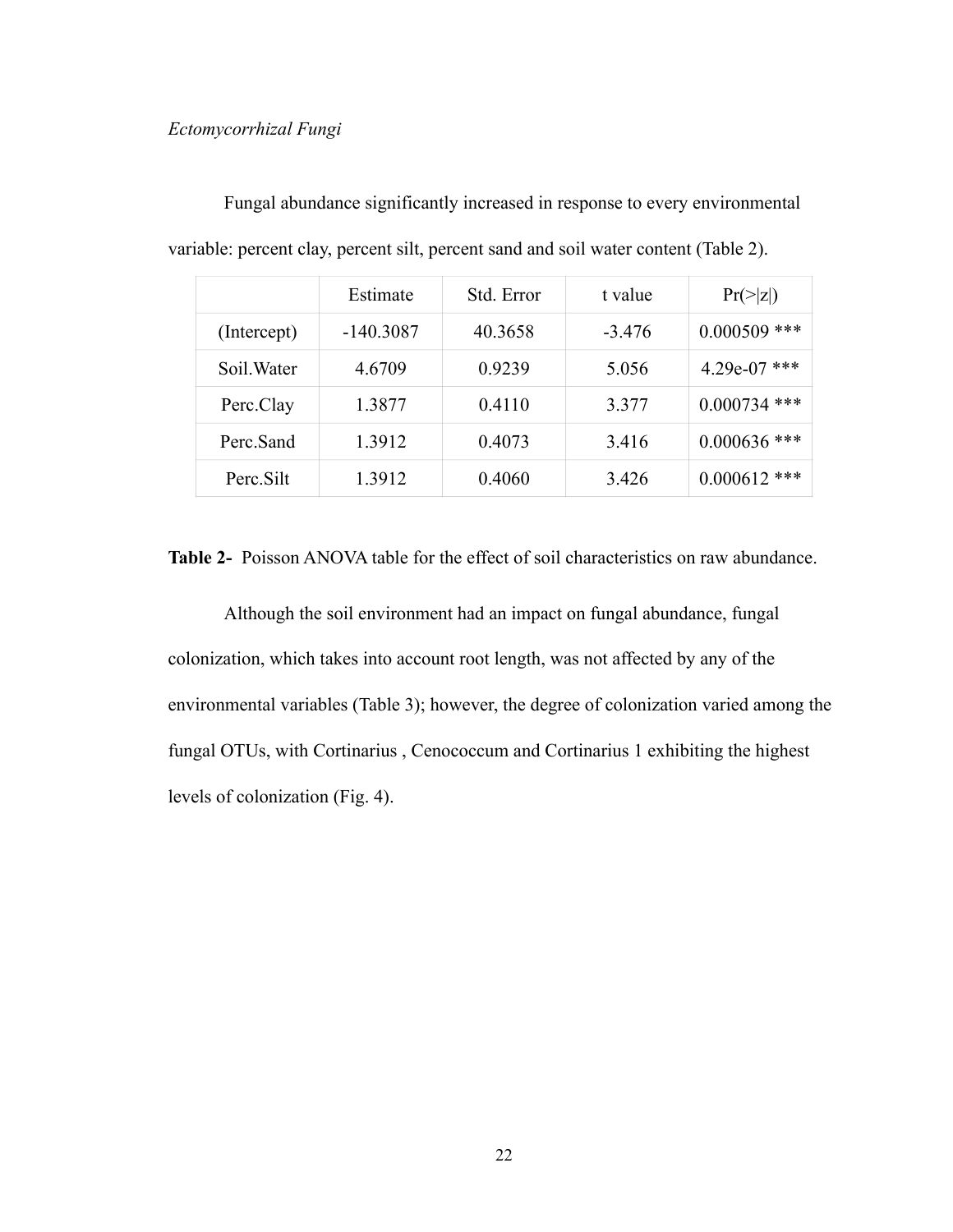|             | Estimate | Std. Error | t value  | $Pr(>\vert z \vert)$ |
|-------------|----------|------------|----------|----------------------|
| (Intercept) | 251.210  | 288.038    | 0.872    | 0.386                |
| Soil. Water | $-2.953$ | 6.575      | $-0.449$ | 0.655                |
| Perc.Clay   | $-2.484$ | 2.917      | $-0.852$ | 0.398                |
| Perc.Sand   | $-2.499$ | 2.894      | $-0.864$ | 0.391                |
| Perc.Silt   | $-2.489$ | 2.884      | $-0.863$ | 0.391                |

**Table 3-** Quasipoisson ANOVA table for the effect of soil characteristic on colonization.



**Figure 4**- Abundance for each of the fungal OTUs.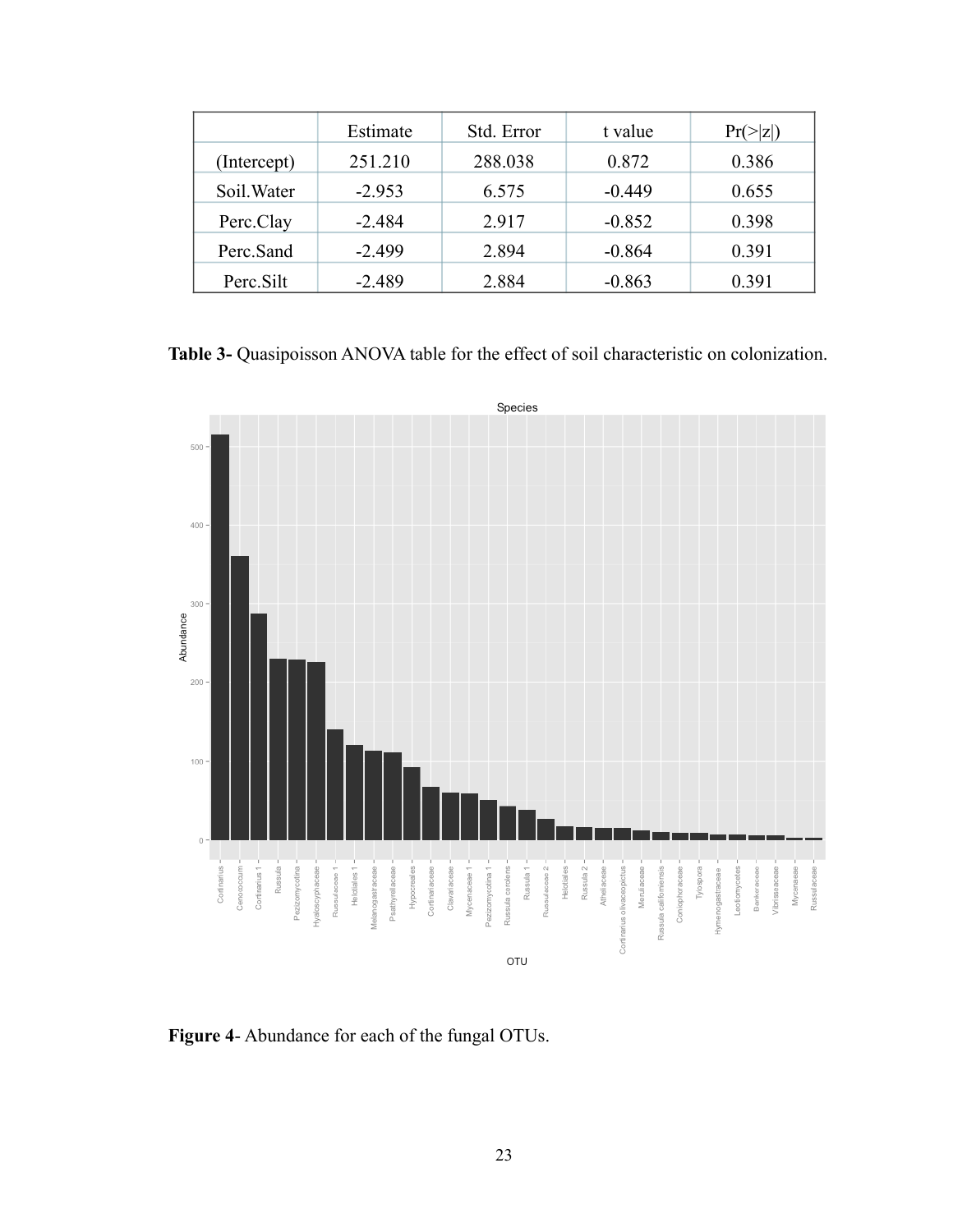A permanova utilizing Bray Curtis distance measures was used to examine fungal community relationships and to determine if communities were shaped by any of the environmental variables. Results showed the fungi did not significantly cluster based on the soil environment (Fig. 5, Table 4).



**Figure 5**- Non-metric multidimensional scaling ordination for each of the five trees and the three most abundant fungal OTUs.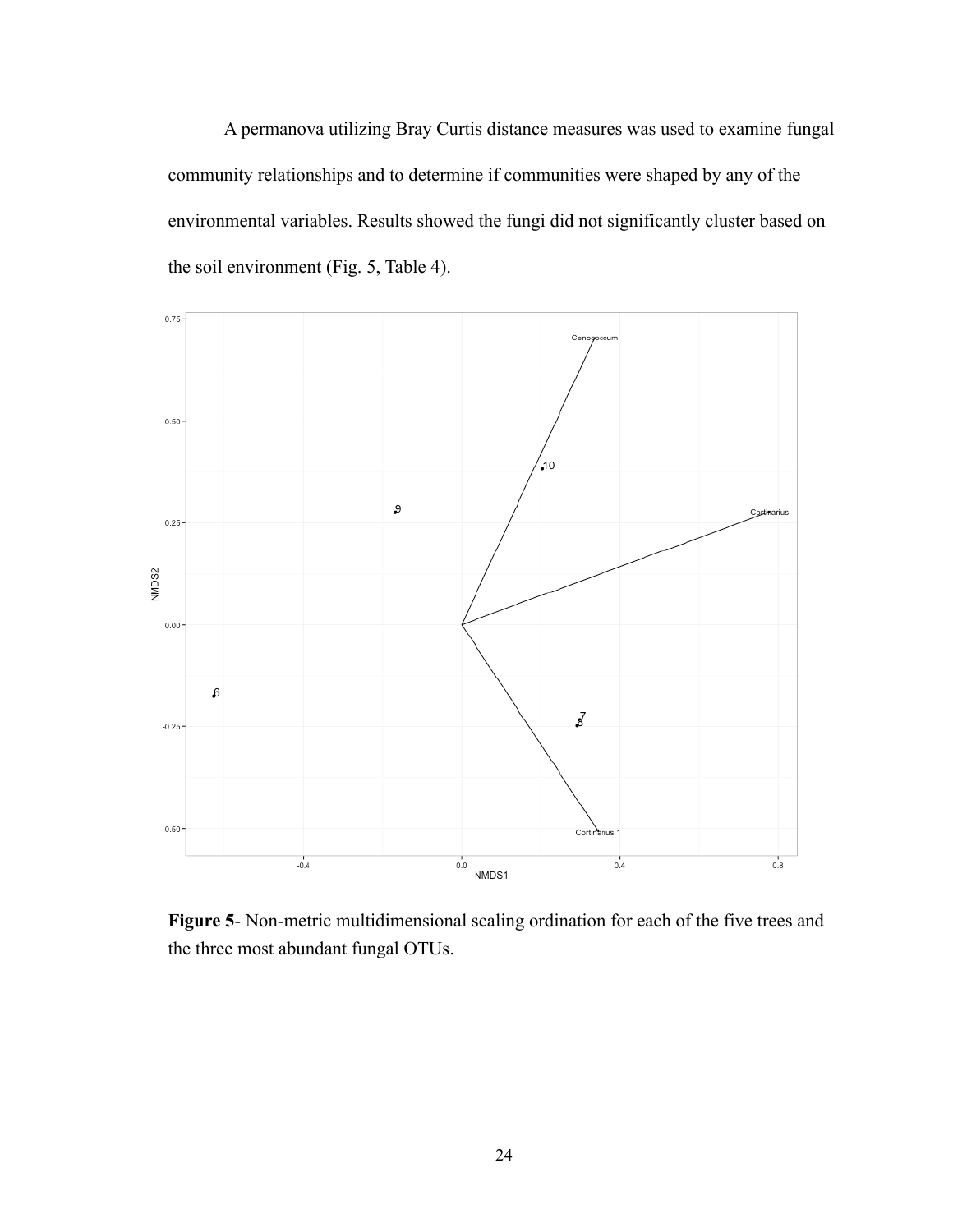|             | Df       | <b>SS</b> | Mean SS  | F        | R <sub>2</sub> | $Pr(>\)$ |
|-------------|----------|-----------|----------|----------|----------------|----------|
| Soil. Water | 1        | 0.31082   | $\theta$ | $\theta$ | 0.20978        |          |
| Perc.Clay   | 1        | 0.54950   |          | $\theta$ | 0.37087        |          |
| Perc.Sand   | 1        | 0.33906   | $\theta$ | $\theta$ | 0.22884        |          |
| Perc.Silt   |          | 0.28227   | $\theta$ | $\theta$ | 0.19051        |          |
| Residuals   | $\theta$ | 0.00000   | $-Inf$   |          | 0.00000        |          |
| Total       | 4        | 1.48165   |          |          | 1.00000        |          |

**Table 4-** PERMAVOVA table for the effect of soil characteristics on fungal community structure.

 An indicator species analysis was run to determine if any species of fungi was associated with a specific soil characteristic. No fungal species was more common with a particular soil characteristic.

 Finally, the diversity of the fungal community was examined as a function of tree identity and soil characteristics. Simpson and Shannon Diversity Indices were created for each tree. Despite variation in the number of species present at each tree, Shannon and Simpson Diversity indicated there was no significant effect on the diversity of the fungal community due to tree (F<sub>1,3</sub>=0.011, p=0.922-Shannon) (F<sub>1,3</sub>=0.0882, p=0.7859-Simpson). Tree 7 had the greatest number of different fungal species and was followed, in decreasing order, by the communities of Trees 9, 10, 6 and 8. The number of species observed at each tree ranged from 16 species present in the soil of Tree 7 to 10 species observed at Tree 8 (Fig. 6).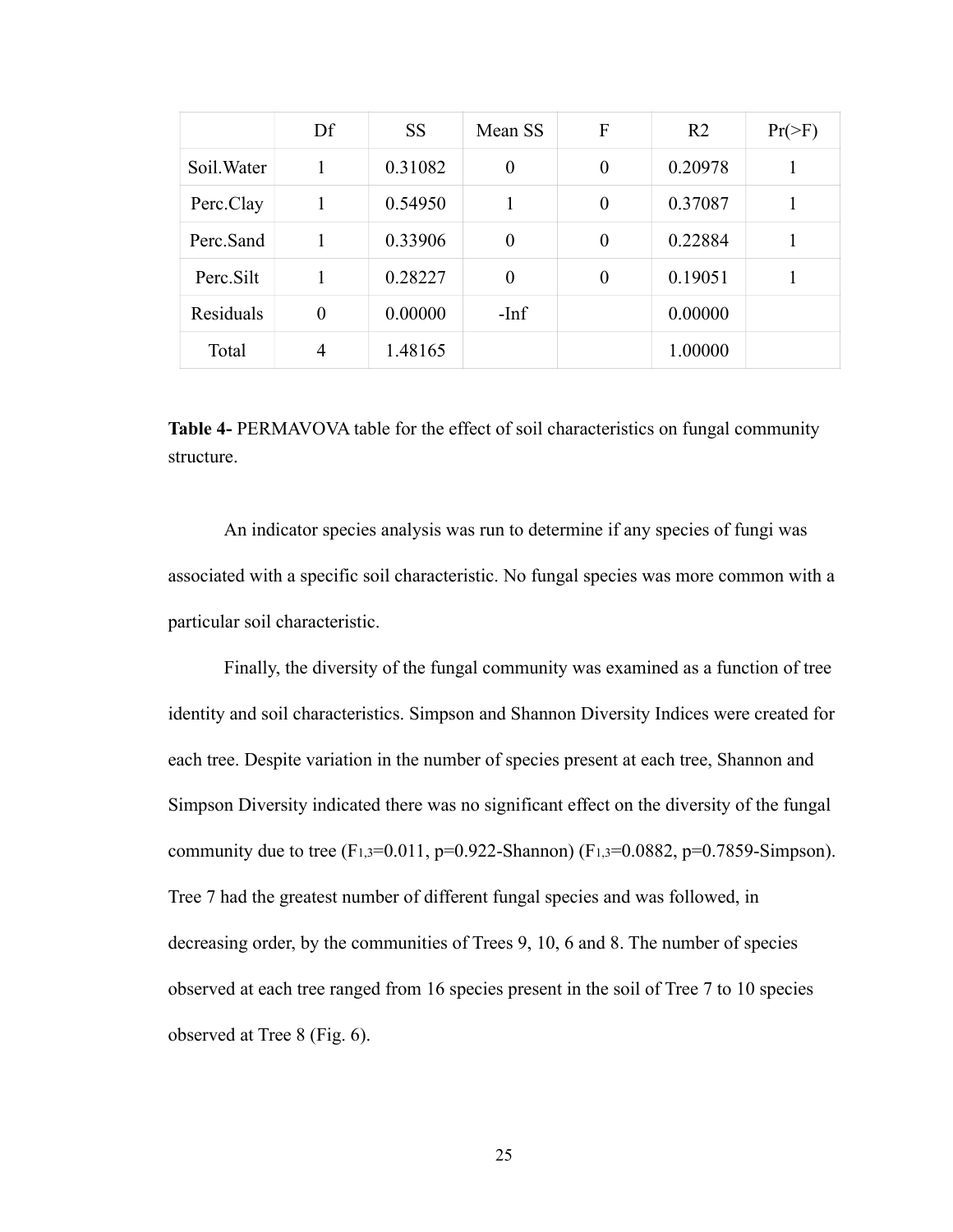

**Figure 6-** Number of fungal species, Shannon and Simpson Diversity indices for each tree.

 Diversity analyses were also against soil characteristics. These analyses revealed that soil water content  $(F_{1,3}=0.438, p=0.556)$  and percent clay had no significant effect on fungal diversity (F<sub>1,3</sub>=0.388, p=0.578) but percent sand and percent silt significantly influenced the diversity of the community. Percent sand exhibited a significant negative effect on fungal diversity ( $F_{1,3}=86.93$ ,  $p=0.003$ ), such that high soil percent sand had a lower fungal richness than low soil percent sand (Fig. 7). The results of sand soil composition were very different than those of silt. Increased percent silt exhibited a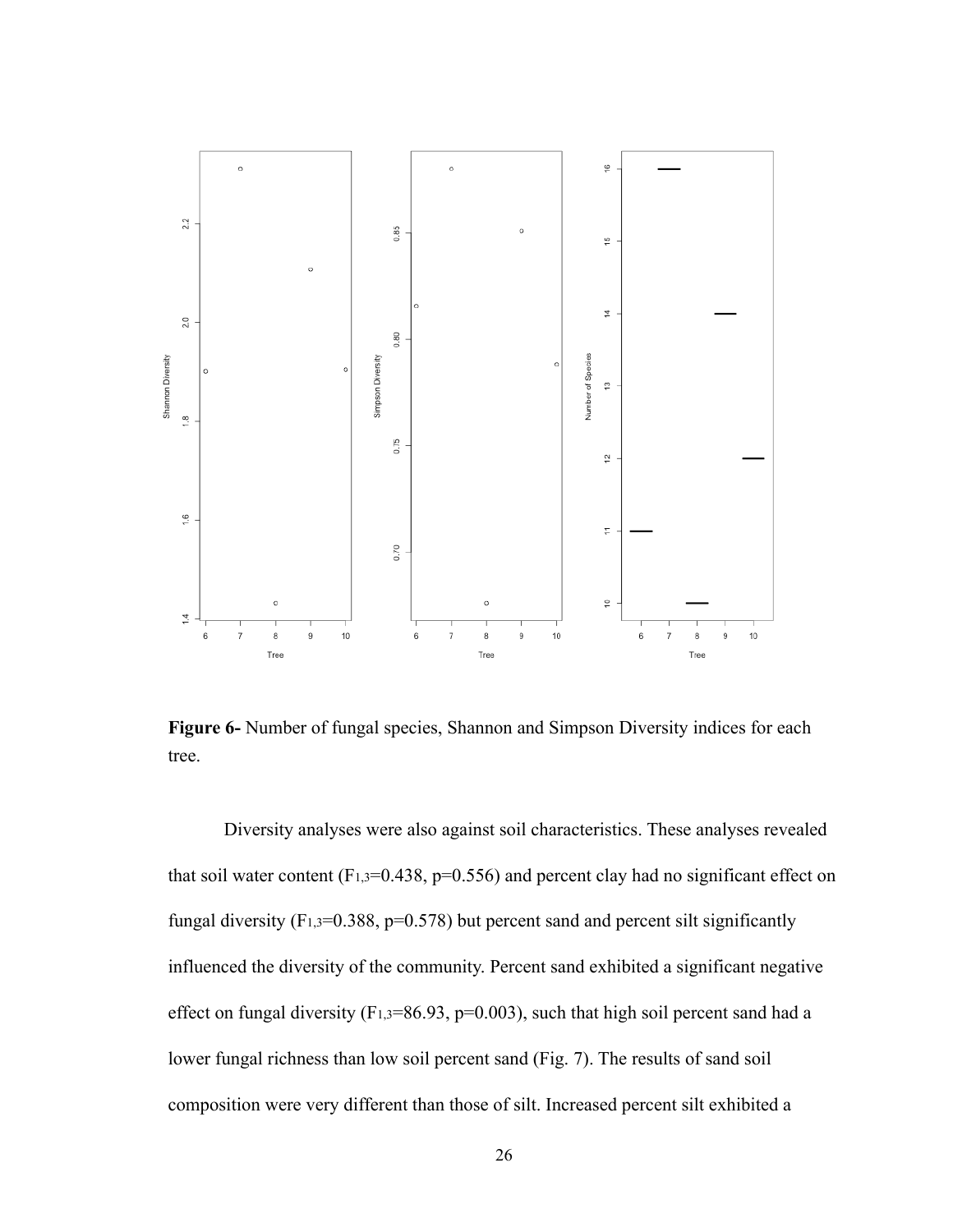positive effect on fungal diversity  $(F_{1,3}=35.81, p= 0.009)$ . Specifically, fungal diversity increased with increasing percent silt (Fig. 8).



**Figure 7-** Relationship between percent sand and fungal diversity.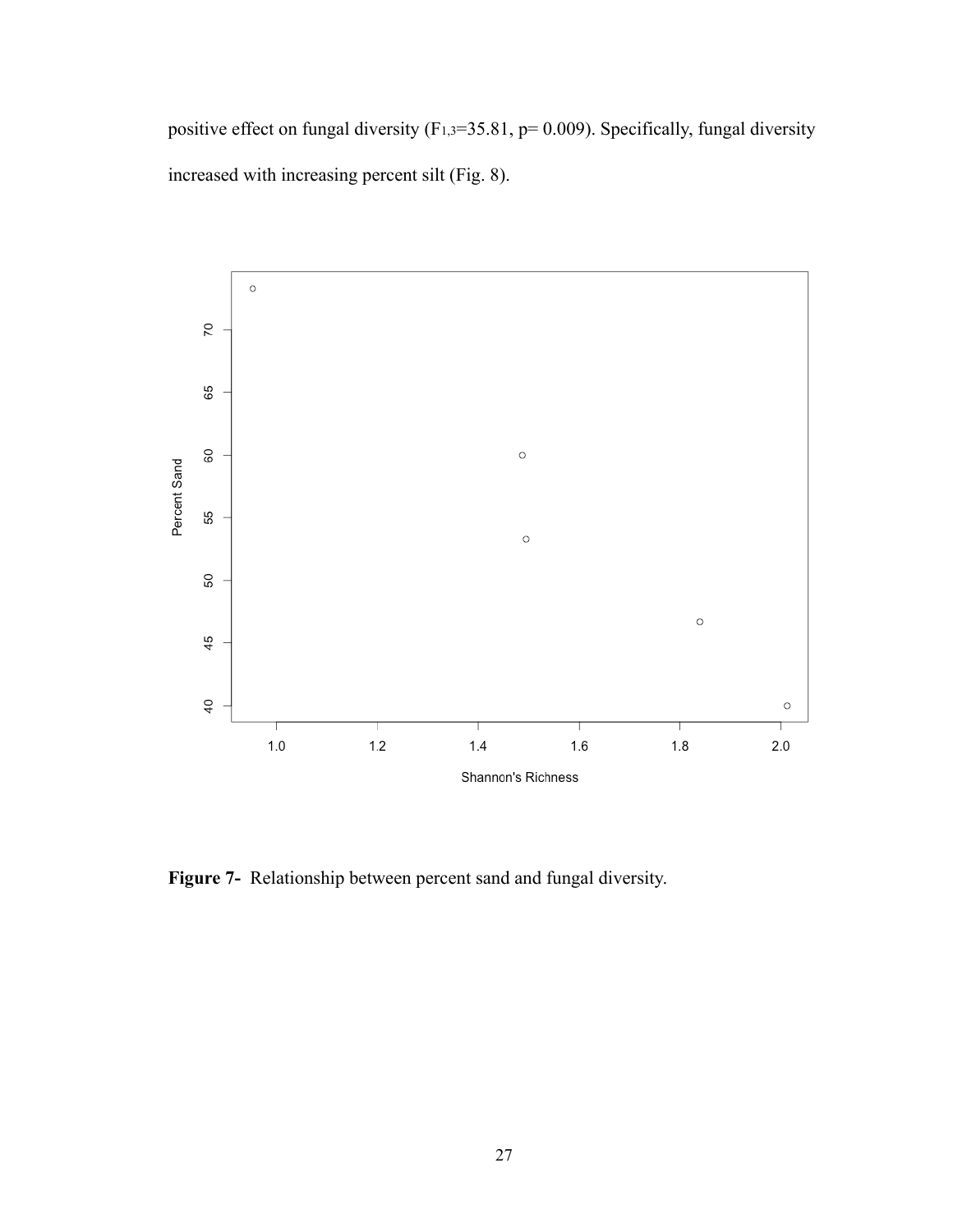

**Figure 8-** Relationship between percent silt and fungal diversity.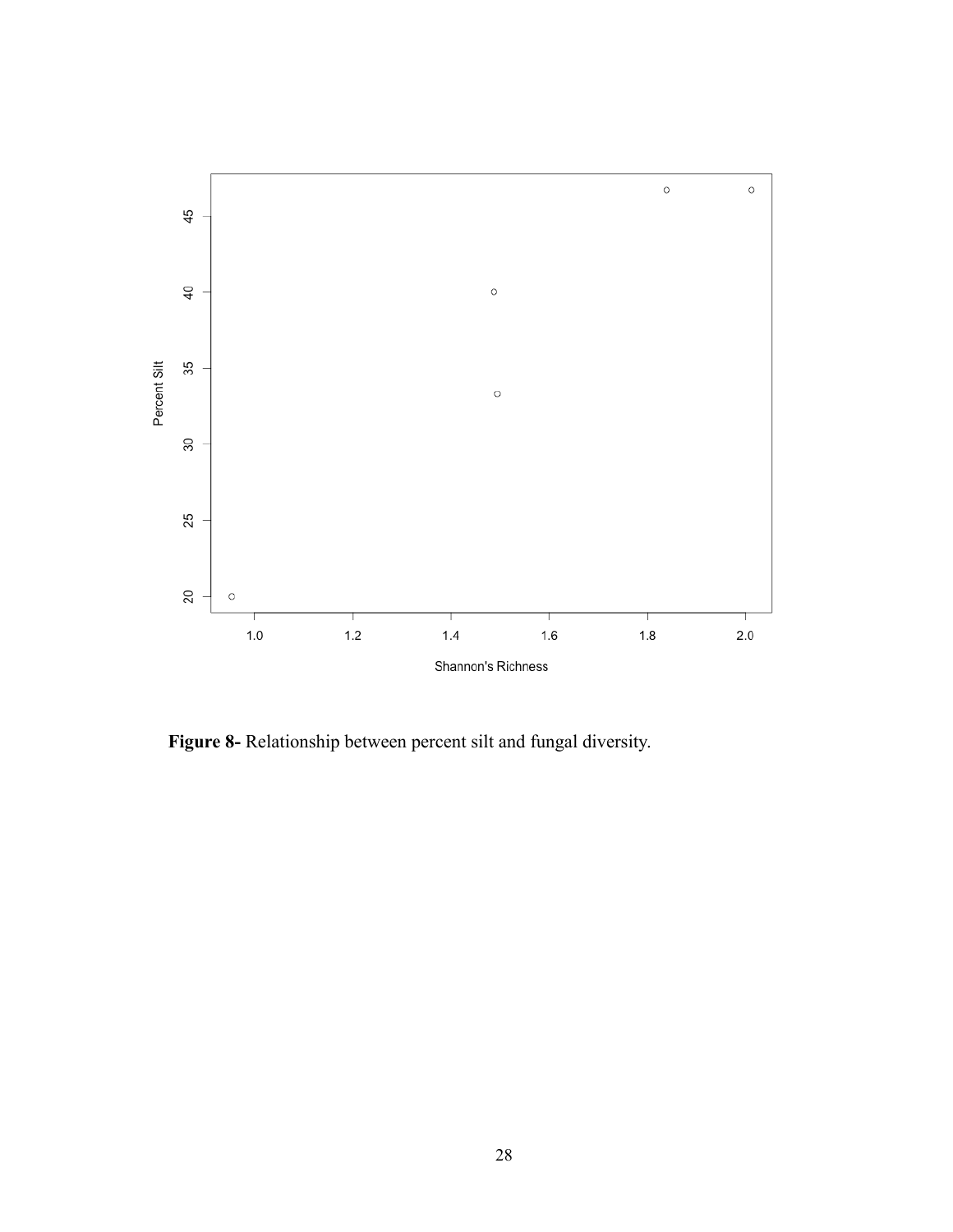#### **Discussion**

 Previous research studies have shown that both abiotic and biotic aspects of the soil, from erosion to soil mineral content, can alter the structure and composition of the ectomycorrhizal fungal community (Hartley, Cairney, & Meharg, 1997). My results echo these results. Specifically, I found that all soil characteristics (soil texture, percent sand, percent silt, percent clay and soil water content), significantly increased fungal abundance. However, none of the soil variables significantly affected colonization. I also found that no soil texture measure significantly shaped the fungal community. Finally, I discovered correlations between the texture of the soil and the diversity of the ECM community. While percent sand had a negative effect on fungal diversity, percent silt had a positive effect. Correlations between these environmental soil variables were also independently studied. Results showed a strong, negative correlation between soil percent sand and soil percent silt, as well as a weak, negative correlation between percent sand and percent clay.

 Previous research on soil characteristics which influence the community structure of ECM fungi indicates these variables can be incredibly important. Examination has ranged from large scale studies on the impacts of latitude on fungal communities and their associations with host pines (Hoeksema & Thompson, 2007 and Glassman *et al*,. 2015) to small scale investigations of community differences along a specific environmental nutrient gradient (Gehring, Theimer, Whitham & Keim, 1998). The data from these investigations suggests that fungal distribution is strongly correlated with soil characteristics, which may be a result of differences between ECM species in their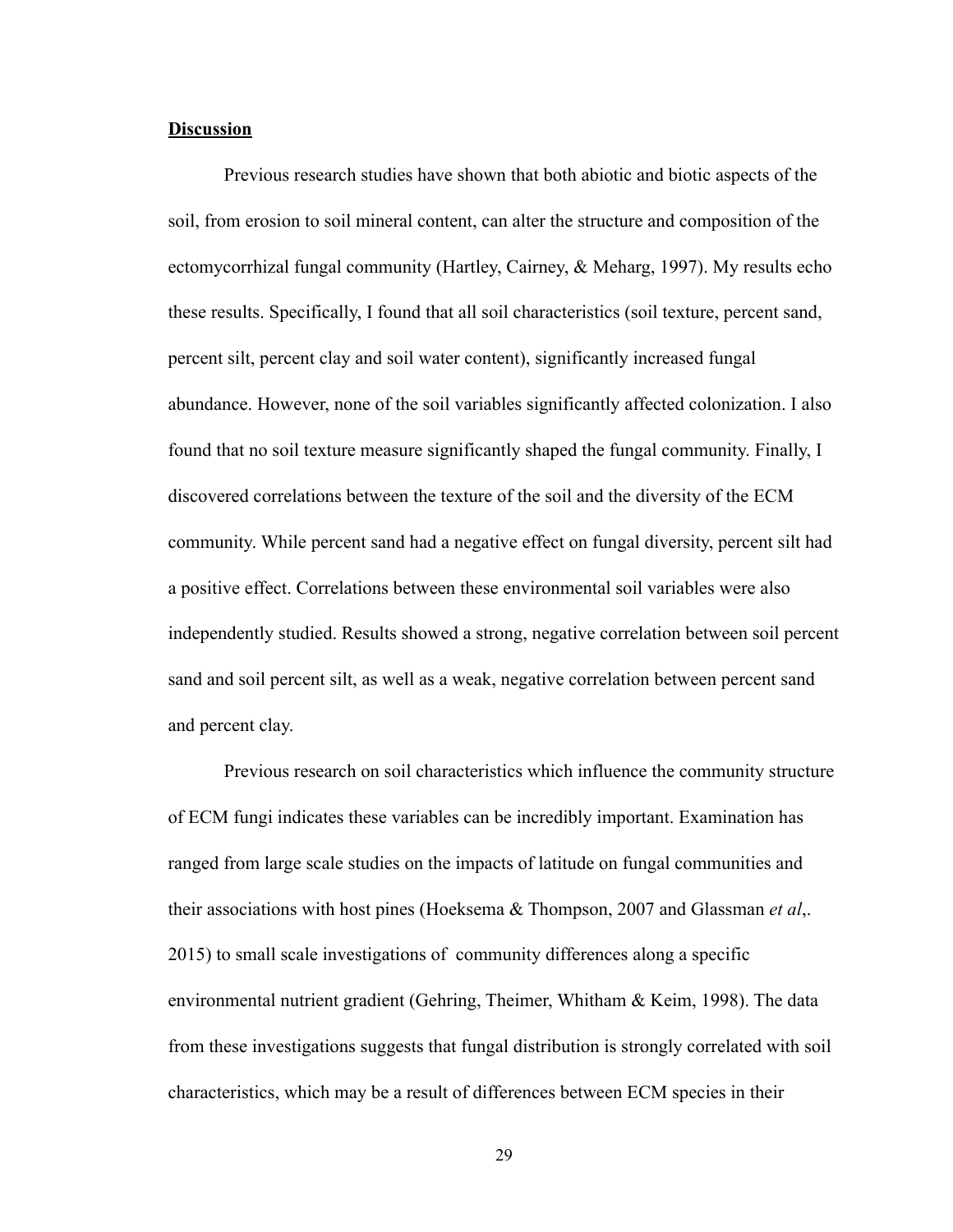effectiveness in obtaining and providing hosts with necessary nutrients (Toljander *et al*., 2006). Heterogeneous distributions of ECM fungi may also result because of the selectivity of ECM fungi for certain environments, with as little as 20% of ECM species being able to withstand a vast range of environmental conditions (Kranabetter, Durall, and MacKenzie, 2009). In studies which examined the effect of soil moisture on fungal distribution, decreasing soil moisture had a significant negative impact on the EM composition for most species, with the exception of a few drought-tolerant ECM fungal species such as *C. geophilum*, (Toljander *et al*., 2006). As a result of these findings, we hypothesized that soil texture, which impacts soil water, would affect the community structure; however, our Bray-Curtis permanova revealed no significant effect by any of the environmental variables on the ECM fungal community. One possible explanation for these findings is a lack of adequate sample sizes to detect soil texture's impact on the ECM distribution. Because the mycorhizae of many species are patchily dispersed underground (Horton & Bruns, 2001), it is possible that the four soil cores obtained from each tree failed to adequately detect shifts in the presence of certain fungal species due to the soil texture. Patchy fungal dispersion and limited soil cores may cause certain ECM species to be under, or even not, represented in the samples and may also be a reason that no indicator species was detected. Therefore, future studies seeking to link environmental characteristics with changes in ECM community composition should include more soil cores.

 While soil characteristics did not shape ECM community composition, they did shape fungal diversity. Previous studies have demonstrated that soil horizon has a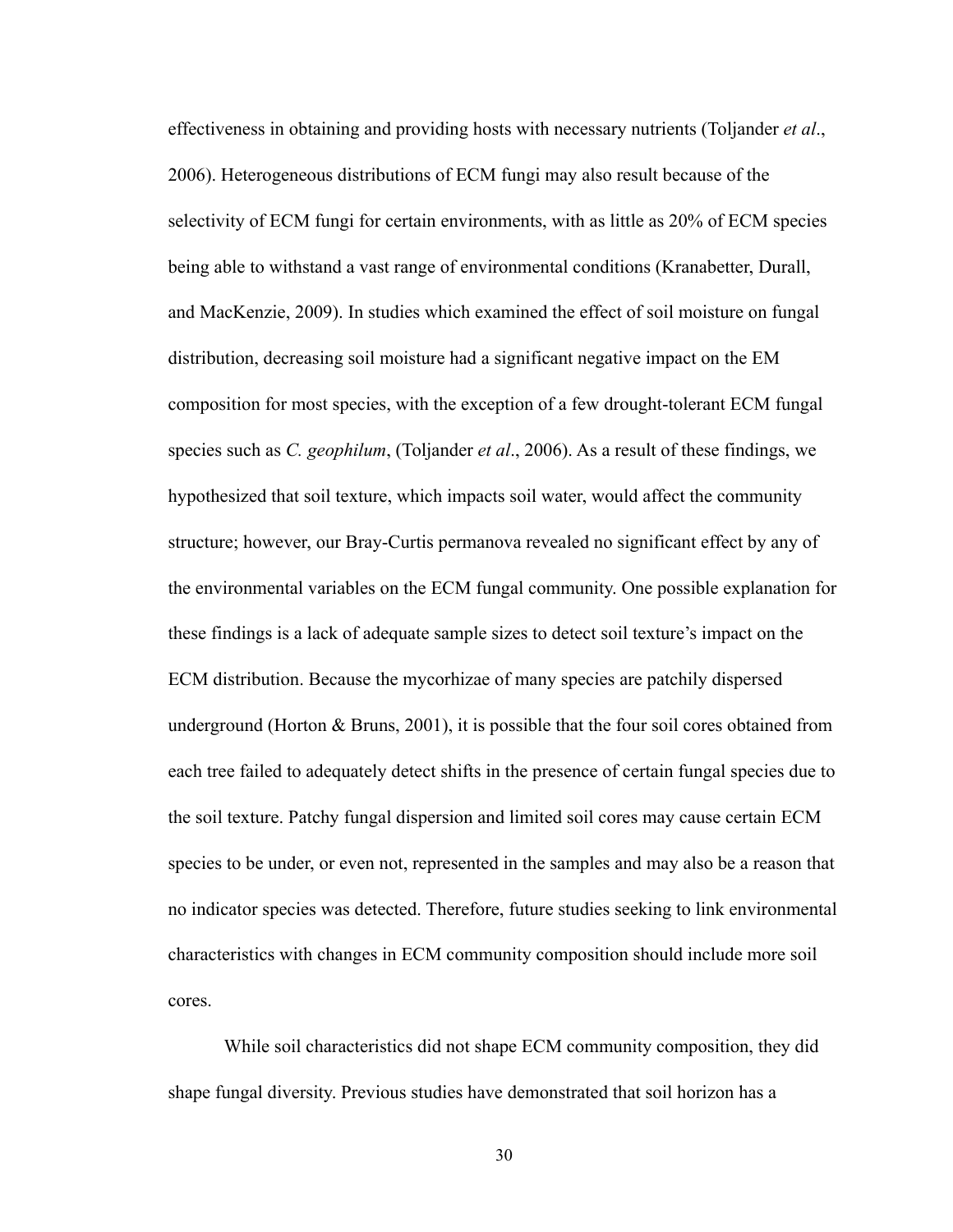significant effect on fungal diversity as a result of varying levels of available organic matter (Buée *et al.*, 2007). Based on this knowledge, we hypothesized that percent sand, percent silt and percent clay would each alter fungal diversity with percent sand decreasing diversity and percent silt and percent clay increasing fungal diversity. Although percent clay surprisingly did not impact diversity, the data showed that percent silt and percent sand did influence the diversity of the fungal community. Percent silt has a strong, positive correlation with diversity, likely as a result of the fine soil texture retaining higher nutrient concentrations (Clemmensen *et al*., 2006). Percent sand had the opposite affect and displayed a negative relationship with community diversity. Soil with a greater proportion of sand is more porous and thus retains lower levels of water and nutrients (Pachepsky *et al*., 2001). Therefore, the dry, sandy soil is a more harsh environment than soil with higher percentages of silt and clay, and fewer species of ECM fungi can adapt and survive. These results concerning the relationship between percent silt and percent sand with regard to the diversity of the fungal community reflect our earlier soil texture correlations which identified a strong, negative correlation between silt and sand.

 Previous research also supports the idea that reductions in soil moisture decreases fungal richness (Tedersoo *et al*., 2012). Therefore, we hypothesized that an increase in soil water would allow for greater fungal diversity. Instead we found that there was no significant effect on fungal diversity due to soil water. This may be because soil texture had a more significant impact on fungal diversity than soil water. It is also possible that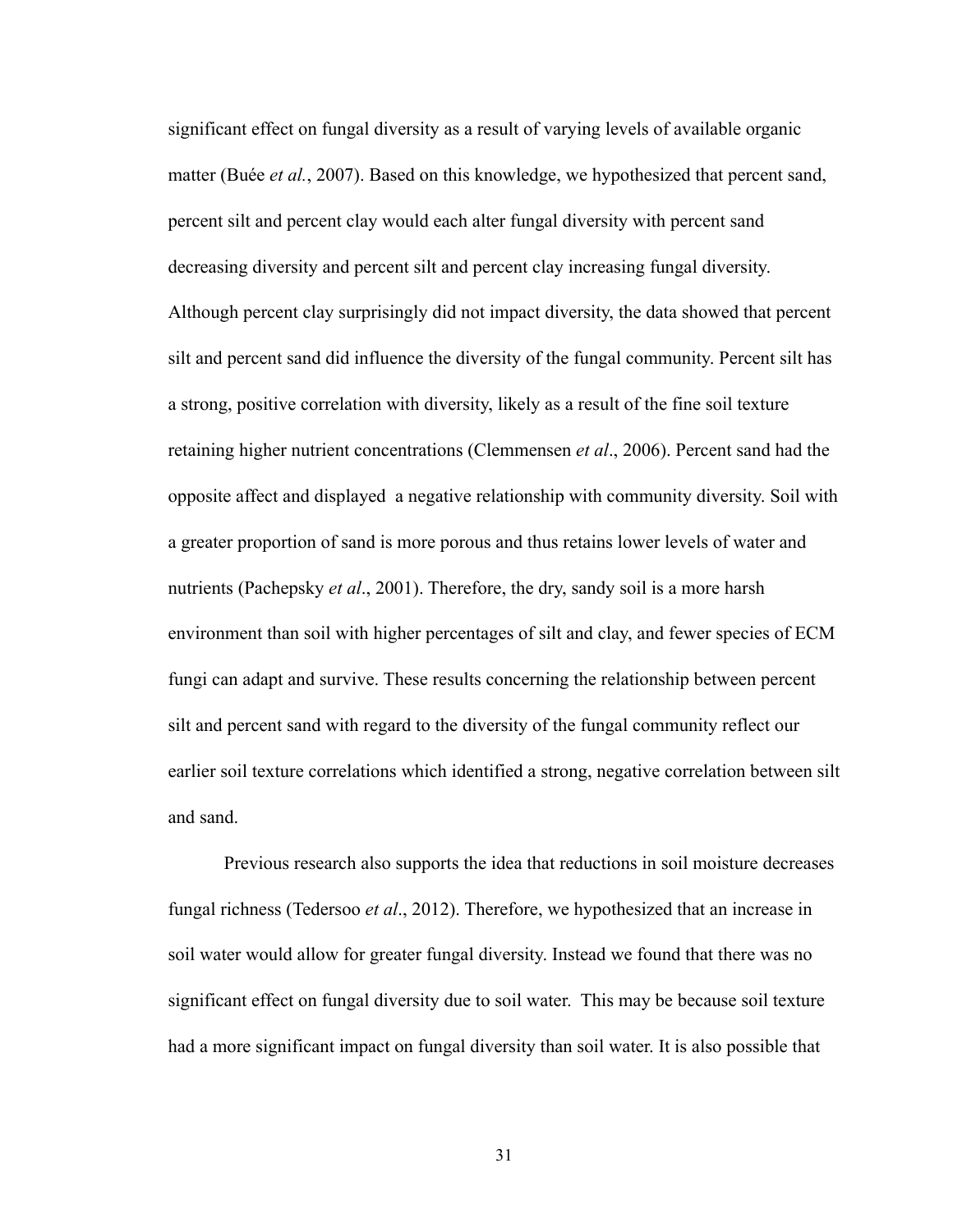all of the soil samples were relatively low water concentrations and thus a significant different due to soil moisture was not detected.

 In pines, soil water content is an important predictor for shaping ECM fungal abundance. For example, soil moisture altered fungal abundance in *Pinus edulis*, such that plants with prolonged exposure (roughly a century) to drought incurred a 50% decrease in ECM abundance while plants experiencing temporary drought underwent a two-fold greater ECM colonization then those plants grown under ambient conditions (Swaty *et al*., 2004). Because ECM abundance will increase in an attempt to access greater quantities of water and compensate for drought, we correctly hypothesized that each of the soil characteristics, would have a significant positive impact on the abundance of fungal root tips in our system since it is likely water limited (Mann and Gleick, 2015). Indeed the abundance of fungal tips increased in soil samples with a higher percent sand, likely because sand has a lower water retention so increasing the number of colonized tips probably improves the symbiont's access to water (Walczak, Rovdan & Witkowska-Walczak, 2002). Furthermore, elevated levels of percent silt and clay significantly increased ECM fungal abundance, possibly because fine soil particles have greater nutrient capture and retention rates and thus provided a more nutrient rich environment which supported greater fungal abundance (Silver *et al*., 2000).

 Unfortunately, each of these soil characteristics lost significance when ECM fungal abundance was studied as a function of root length (colonization). Similar to ECM fungi, pine root growth is positively correlated with the water and nutrient content of the local soil environment (Klos *et al.*, 2009). Consequently, although the fungal abundance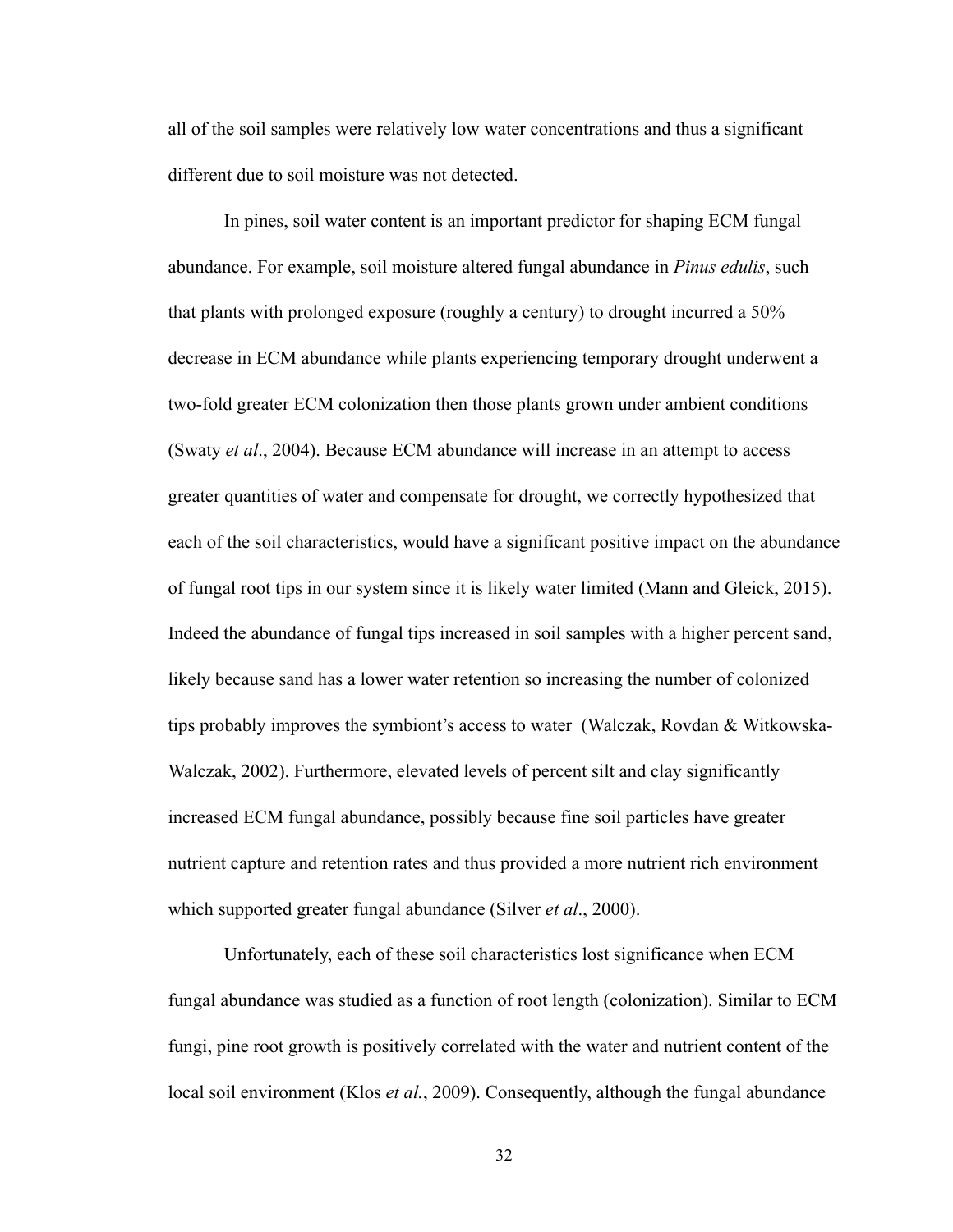increased with each of the soil texture measurements, the root growth increased as well, and over all contributed more significantly to the fungal abundance than the soil textures. Thus, soil water is critical to ECM success in slightly drier environments, even if there are not associated changes in ECM fungal diversity.

 I also found unique results with respect to the relationship soil characteristics have with one another. I found both percent clay and percent silt displayed a negative correlation with the percent sand found in the soil, possibly indicating differences in nutrient storage capabilities of the soil. This is supported by a previous study on soil texture which revealed that when the percent silt of one soil sample is equivalent to the percent clay of another, the two samples will have similar properties especially with regard to their nutrient storage (Hook and Burke, 2000). Numerous studies have also shown a negative correlation between the percent sand and soil water content of a soil core (Pachepsky et al., 2001). Thus, we expected a strong, negative correlation to exist between the percent sand and water of our samples, however, this correlation was not found. A possible reason this relationship was not detected is daily fluctuation in soil water content. As these cores were collected on one day, it is possible the water content of even the sandy soil on the day of collection was higher than its annual average.

 My thesis indicates that soil texture plays a critical role in altering the abundance and diversity of the ECM fungal community in *P. radiata*. While these findings are important, more studies of the effects of the soil environment on fungi in *P. radiata,* and in other pines, are necessary to provide a more complete understanding of how soil variables shape the ECM fungal community. These microbial associations are frequently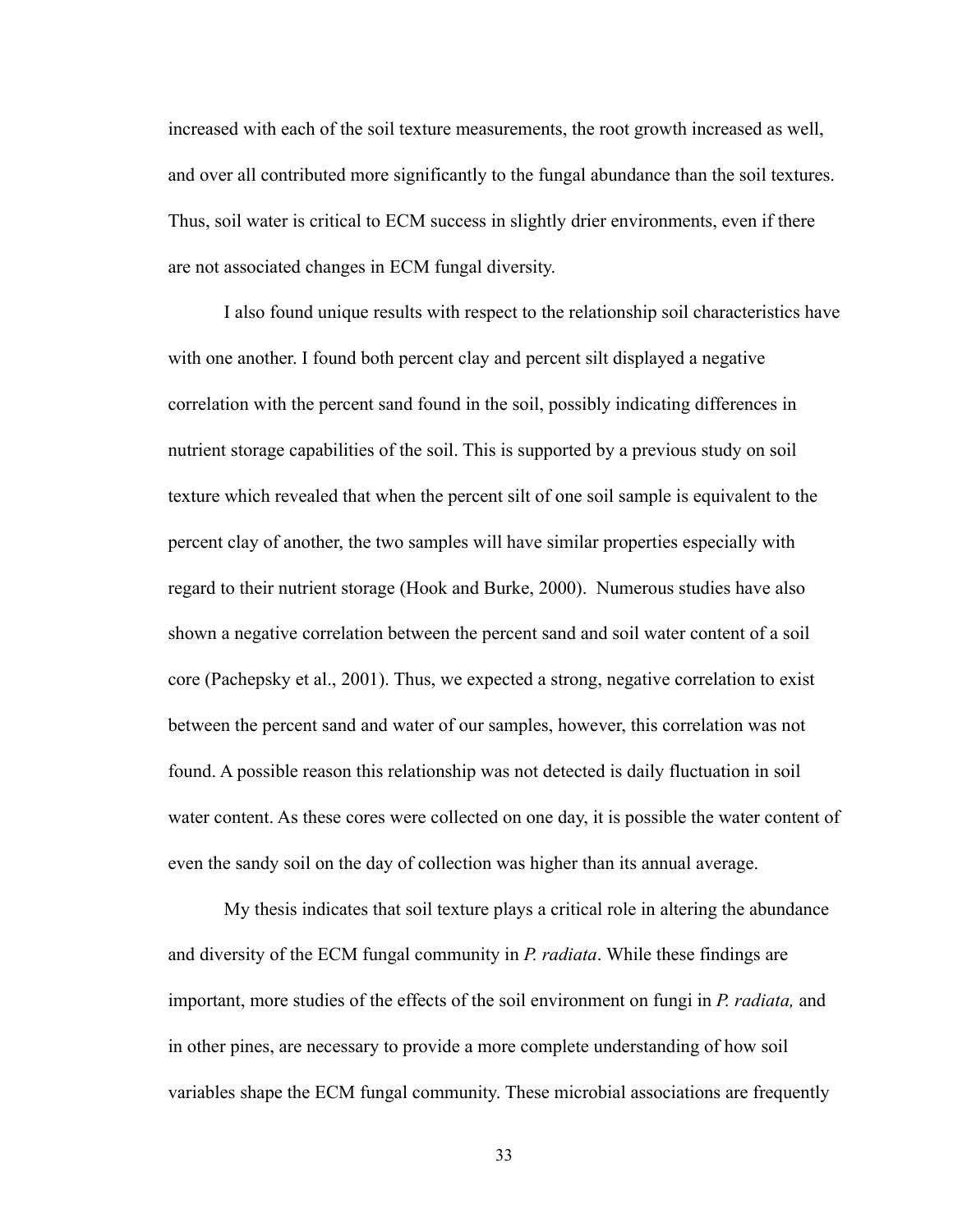overlooked due to their below ground location and unassuming physical appearance, but their role in enhancing the durability and productivity of forest ecosystems is critical. As ECM fungi are vital to the ability of ecosystems to withstand environmental changes a clear understanding of what impacts these fungal communities is critical, especially when seeking to understand the full impact of global climate change on terrestrial ecosystems.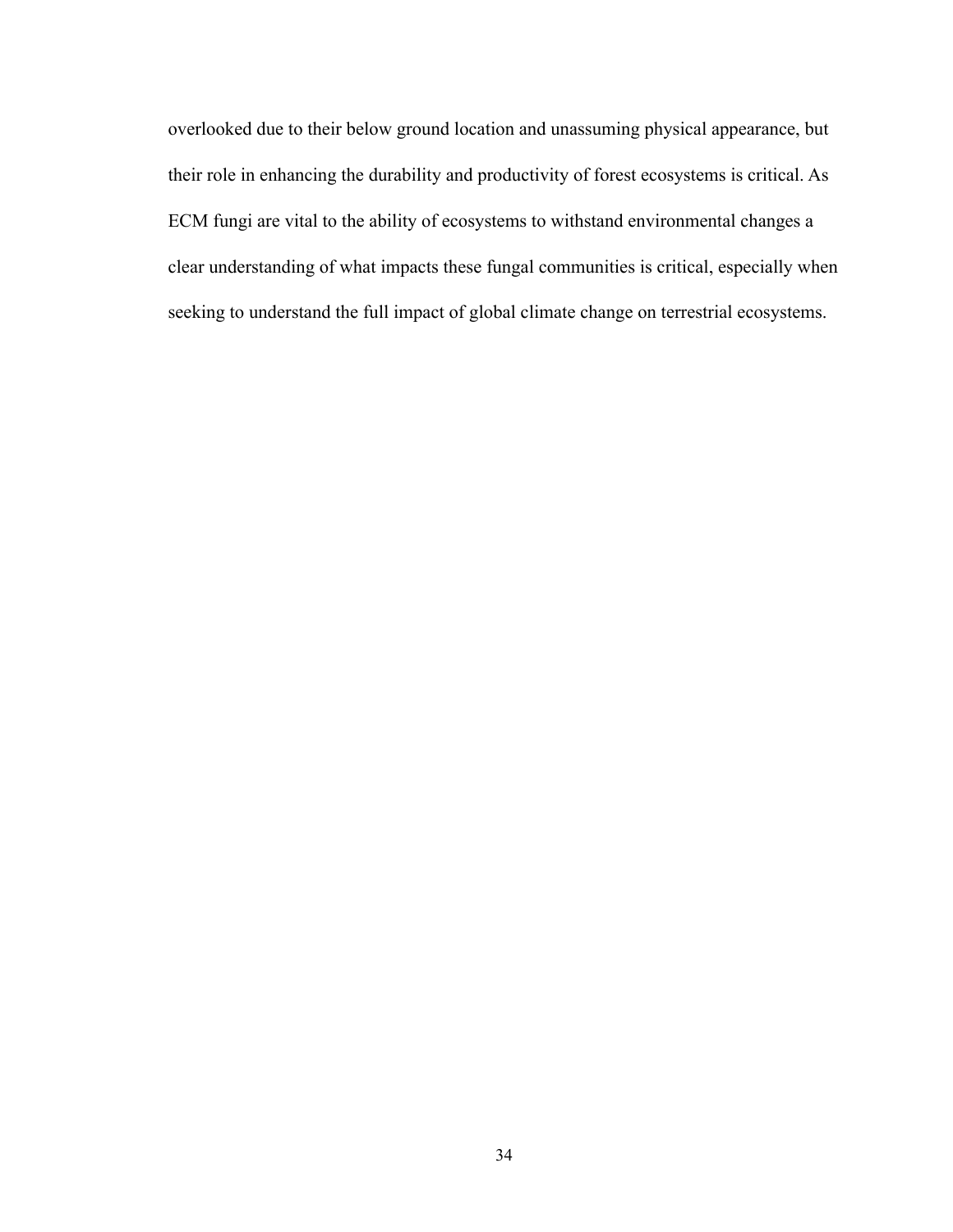## **References**

Attiwill, Peter M., and Mark A. Adams. "Nutrient cycling in forests." New phytologist 124.4 (1993): 561-582.

Averill, Colin, Benjamin L. Turner, and Adrien C. Finzi. "Mycorrhiza-mediated competition between plants and decomposers drives soil carbon storage." *Nature* 505.7484 (2014): 543-545.

Bruns, T.D. Thoughts on the processes that maintain local species diversity of ectomycorrhizal fungi. In The significance and regulation of soil biodiversity, Collins, H.P.; Robertson, G.P.; Klug, M.J., Eds. Kluwer Academic Publishers: Netherlands, 1995; Vol. 170, pp 63-73.

Buée, M., Courty, P. E., Mignot, D., & Garbaye, J. "Soil niche effect on species diversity and catabolic activities in an ectomycorrhizal fungal community." Soil Biology and Biochemistry 39.8 (2007): 1947-1955**.**

Clemmensen, K. E., Michelsen, A., Jonasson, S., & Shaver, G. R. "Increased ectomycorrhizal fungal abundance after long-term fertilization and warming of two arctic tundra ecosystems." New Phytologist 171.2 (2006): 391-404.

De Caceres, M., Legendre, P. (2009). Associations between species and groups of sites: [indices and statistical inference. Ecology, URL http://sites.google.com/site/](http://sites.google.com/site/miqueldecaceres/) miqueldecaceres/

Duñabeitia, M. K., Hormilla, S., Salcedo, I., & Peña, J. I. "Ectomycorrhizae synthesized between *Pinus radiata* and eight fungi associated with *Pinus* spp." Mycologia (1996): 897-908.

Gardes, M. and T. D. Bruns. 1993. ITS primers with enhanced specificity for basidiomycetes---application to the identification of mycorrhizae and rusts. Molecular Ecology **2**:113-118

Gehring, Catherine A., Tad C. Theimer, Thomas G. Whitham, and Paul Keim 1998. Ectomychorrhizal Fungal Community Structure of Pinyon Pines Growing in Two Environmental Extremes. Ecology 79:1562–1572

Glassman, Sydney I., Kabir G. Peay, Jennifer M. Talbot, Dylan P. Smith, Judy A. Chung, John W. Taylor, Rytas Vilgalys, and Thomas D. Bruns. "A continental view of pineassociated ectomycorrhizal fungal spore banks: a quiescent functional guild with a strong biogeographic pattern." New Phytologist (2015).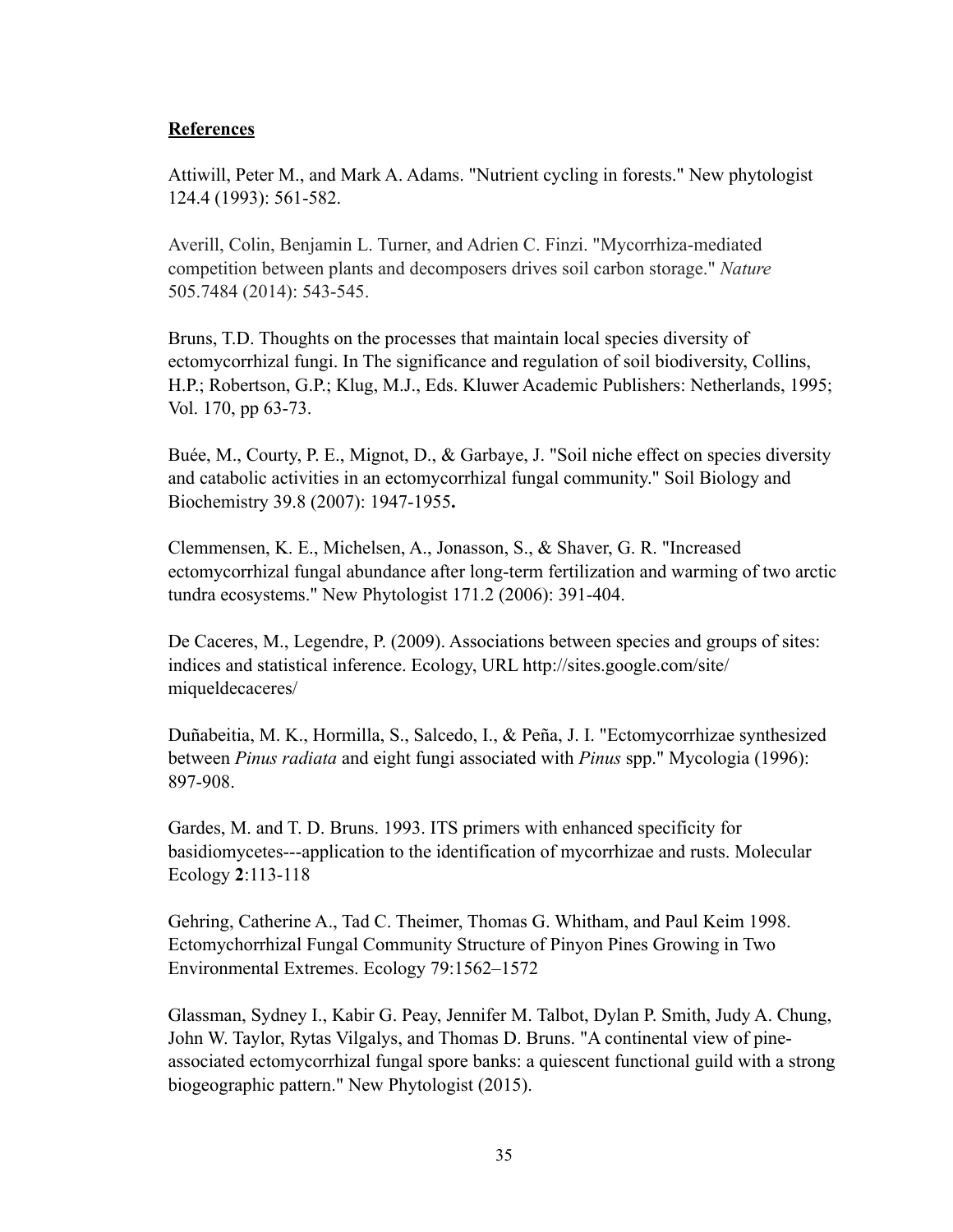Hartley, Jeanette, John WG Cairney, and Andrew A. Meharg. "Do ectomycorrhizal fungi exhibit adaptive tolerance to potentially toxic metals in the environment?" Plant and Soil 189.2 (1997): 303-319.

Hoeksema, J.D.; Hernandez, J.V.; Rogers, D.L.; Mendoza, L.L.; Thompson, J.N. Geographic divergence in a species-rich symbiosis: Interactions between Monterey Pines and ectomycorrhizal fungi. Ecology 2012, 93, 2274–2285.

Hoeksema, J. D., and J. N. Thompson. "Geographic structure in a widespread plant– mycorrhizal interaction: pines and false truffles." Journal of Evolutionary Biology 20.3 (2007): 1148-1163.

Hoeksema, J.D.; Piculell, B.J.; Thompson, J.N. Within-population genetic variability in mycorrhizal interactions. Comparative & Integrative Biology 2009, 2, 110-112.

Hook, Paul B., and Ingrid C. Burke. "Biogeochemistry in a shortgrass landscape: control by topography, soil texture, and microclimate." Ecology 81.10 (2000): 2686-2703.

Horton, Thomas R., and Thomas D. Bruns. "The molecular revolution in ectomycorrhizal ecology: peeking into the black-box." Molecular Ecology 10.8 (2001): 1855-1871.

Huang, X.; Madan, A. Cap3: A DNA sequence assembly program. *Genome Research*  1999, *9*, 868-877.

Ishida, Takahide A., Kazuhide Nara, and Taizo Hogetsu. "Host effects on ectomycorrhizal fungal communities: insight from eight host species in mixed conifer–broadleaf forests." New Phytologist 174.2 (2007): 430-440.

Johnson, N. C., J.H. Graham, and F. A. Smith. "Functioning of mycorrhizal associations along the mutualism–parasitism continuum." New Phytologist 135.4 (1997): 575-585.

Klos, Ryan J., G. Geoff Wang, William L. Bauerle, and James R. Rieck. "Drought impact on forest growth and mortality in the southeast USA: an analysis using Forest Health and Monitoring data." Ecological Applications 19.3 (2009): 699-708.

Koide, Roger T., Christopher Fernandez, and Glenna Malcolm. "Determining place and process: functional traits of ectomycorrhizal fungi that affect both community structure and ecosystem function." *New Phytologist* 201.2 (2014): 433-439.

Kranabetter, J. M., D. M. Durall, and W. H. MacKenzie. "Diversity and species distribution of ectomycorrhizal fungi along productivity gradients of a southern boreal forest." Mycorrhiza 19.2 (2009): 99-111.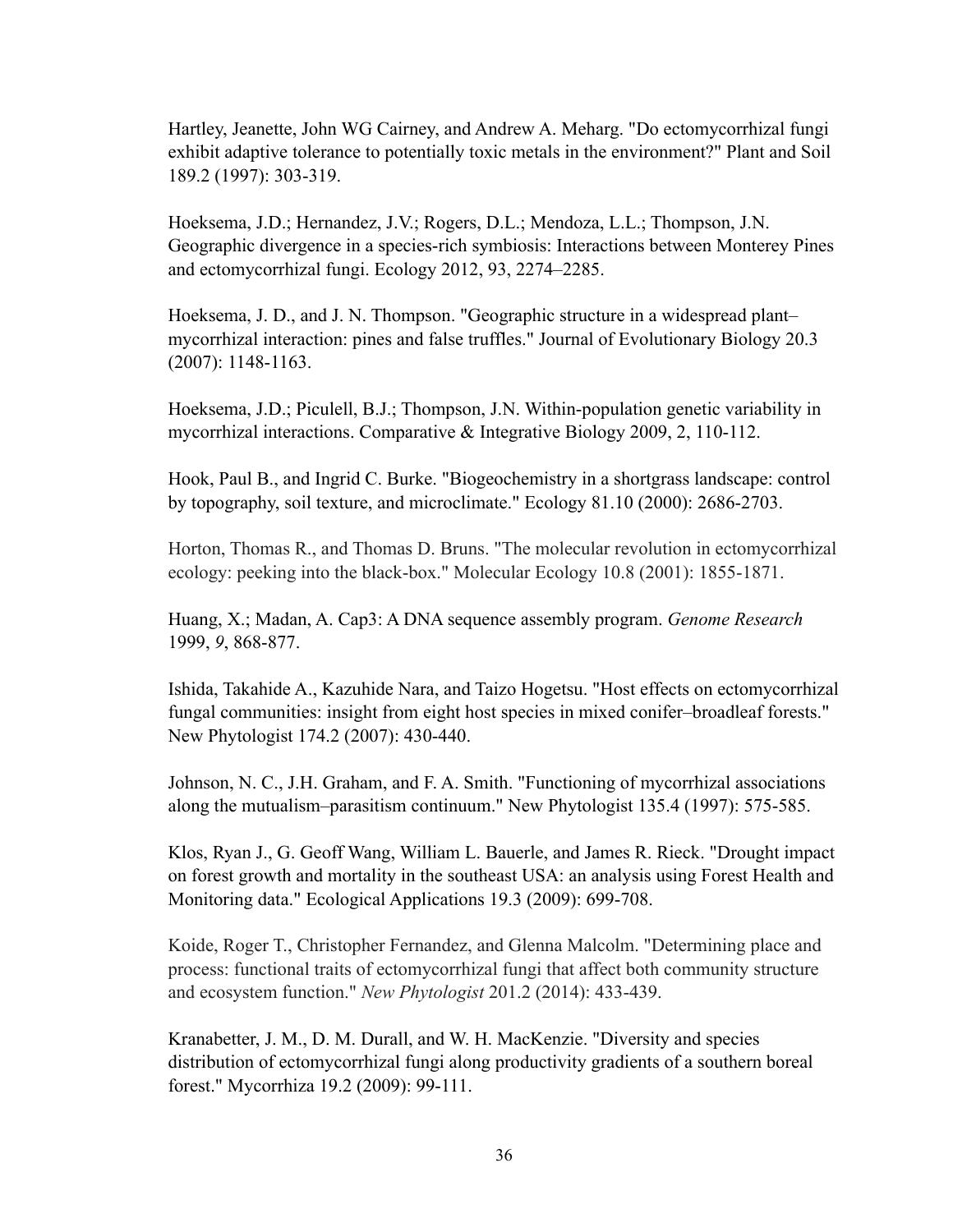Lavery, Peter B., and Donald J. Mead. "*Pinus radiata*: a narrow endemic from North America takes on the world." Ecology and Biogeography of *Pinus* (2000): 432.

Mann, Michael E., and Peter H. Gleick. "Climate change and California drought in the 21st century." Proceedings of the National Academy of Sciences 112.13 (2015): 3858-3859.

Moir, William H., B. Geils, M.A. Benoit, and D. Scurlock. 1997. Ecology of Southwestern Ponderosa Pine Forests. Pages 3-27 *in* Block, William M. and D.M. Finch, tech. ed. Songbird ecology in southwestern ponderosa pine forests: a literature review. Gen. Tech. Rep. RM-GTR-292. Fort Collins, CO: U.S. Dept. of Agriculture, Forest Service, Rocky Mountain Forest and Range Experiment Station. 152 p.

Oksanen, J.; Blanchet, F.G.; Kindt, R.; Legendre, P.; Minchin, P.R.; O'Hara, R.B.; Simpson, G.L.; Solymos, P.; Stevens, M.H.H.; Wagner, H. 2015. vegan: Community Ecology Package. R package version 2.2-1. http://CRAN.R-project.org/package=vegan

Pachepsky, Ya A., D. J. Timlin, and W. J. Rawls. "Soil water retention as related to topographic variables." Soil Science Society of America Journal 65.6 (2001): 1787-1795.

Paul, Eldor A. Soil microbiology, ecology and biochemistry. Academic press, 2014.

Pinheiro J.; Bates, D.; DebRoy, S.; Sarkar, D.; and R Core Team. 2015. \_nlme: Linear and Nonlinear Mixed Effects Models\_. R package version 3.1-120, <URL: http://CRAN.R-project.org/package=nlme>

R Core Team (2015). R: A language and environment for statistical computing. R Foundation for Statistical Computing, Vienna, Austria. URL http://www.R-project.org/

Read, David J. "Mycorrhizas in ecosystems." Experientia 47.4 (1991): 376-391.

Read, D. J., and J. Perez-Moreno. "Mycorrhizas and nutrient cycling in ecosystems–a journey towards relevance?" *New Phytologist* 157.3 (2003): 475-492.

Richardson, Alan E., José-Miguel Barea, Ann M. McNeill, and Claire Prigent-Combaret. "Acquisition of phosphorus and nitrogen in the rhizosphere and plant growth promotion by microorganisms." Plant and Soil 321.1-2 (2009): 305-339.

Silver, Whendee L., Jason Neff, Megan McGroddy, Ed Veldkamp, Michael Keller, and Raimundo Cosme. "Effects of soil texture on belowground carbon and nutrient storage in a lowland Amazonian forest ecosystem." Ecosystems 3.2 (2000): 193-209.

Smith, S.E.; Read, D. Mycorrhizal Symbiosis. 3rd ed.; Elsevier: London, 2008.